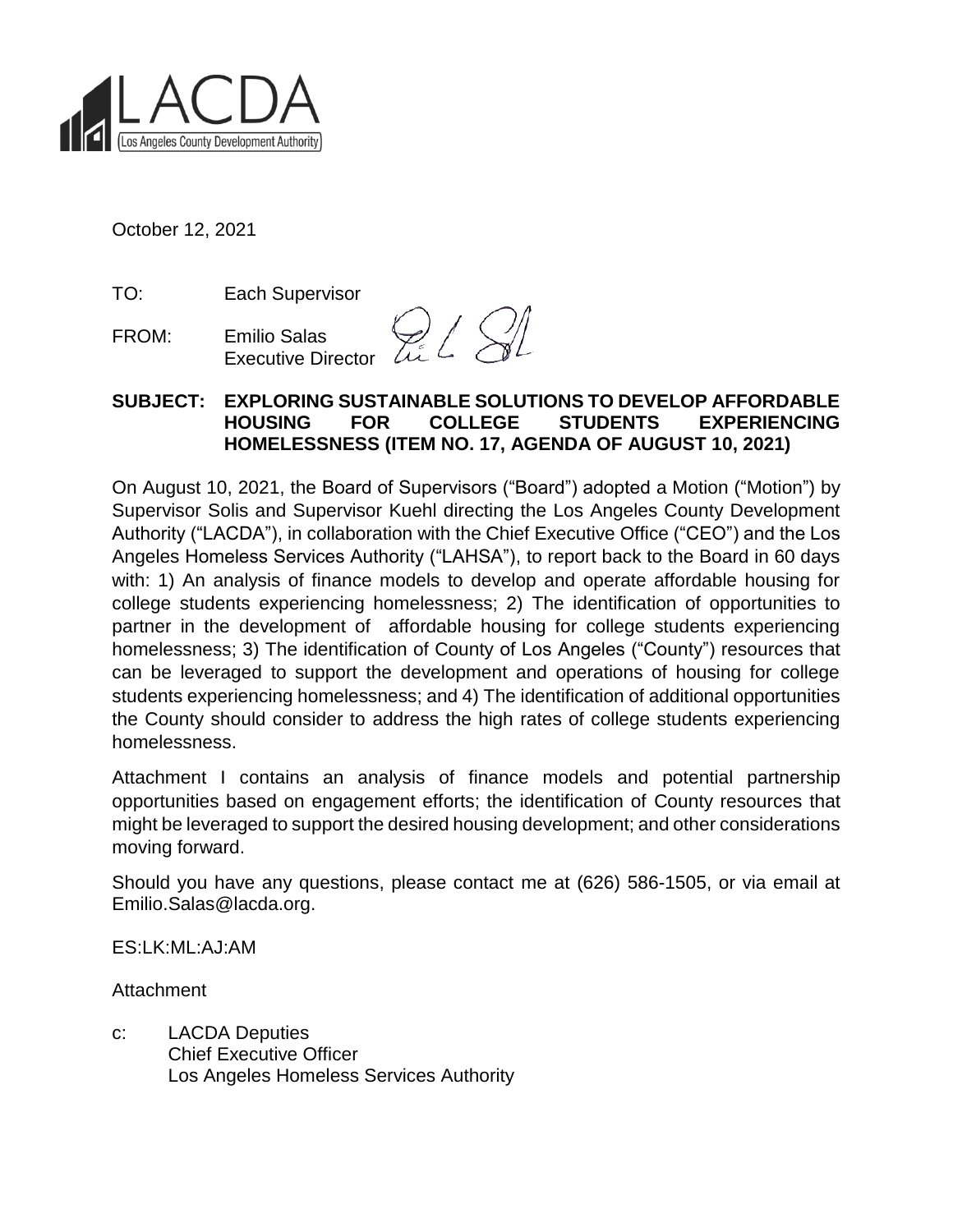# ATTACHMENT I

#### **Introduction and Executive Summary**

According to the Hope Center, a research and policy institute, in the 2018-19 school year, nearly a fifth of California's 2.1 million community college students experienced homelessness.<sup>1</sup> These numbers are supported by the findings of an earlier 2016 survey by the Los Angeles Community College District ("LACCD") that found nearly 20% of students surveyed reported experiencing homelessness and 55% reported experiencing housing insecurity.<sup>2</sup> Yet, only 8% of homeless college students receive housing assistance. The overall state of housing affordability in the state largely contributes to the student housing crisis.

A report by the Southern California Association of Nonprofit Housing ("SCANPH") identified the following financing challenges for developing housing for community college students experiencing homelessness:

- Federal housing programs are generally insufficient because there are restrictions for college students and shortages in subsidized housing;
- Traditional affordable housing financing sources have limitations related to student housing;
- Fiscal and budgetary impacts on colleges;
- Lack of resources to construct and manage on-campus housing; and
- Resident amenities and services, along with product type, can pose high costs.

This report provides background, identifies challenges, and discusses potential funding and organizational opportunities the County might use to support community colleges in developing housing and providing resources for students experiencing homelessness.<sup>3</sup>

Based on the research conducted for this report, the County can take a two-pronged approach; one which aims to address the urgent needs of unhoused students in the immediate term, and one which aims to provide increased housing opportunities for unhoused students in the long-term.

The County can address the immediate-term needs of unhoused college students in the following ways:

1.) Funding existing housing and services programs administered by mission-driven nonprofit organizations; 2.) Providing flexible rental assistance to students; and 3)

 $\overline{a}$ 

<sup>1</sup> https://hope4college.com/wp-content/uploads/2019/03/RealCollege-CCCCO-Report.pdf

<sup>2</sup> https://www.laccd.edu/documents/newsdocuments/laccd-hope-lab-survey-results.pdf

<sup>3</sup> https://static1.squarespace.com/static/58793de5f7e0abe551062b38/t/5cb0bca015fcc0bf1949520e/1555086502109/LACCD-SCANPH+Report-web.pdf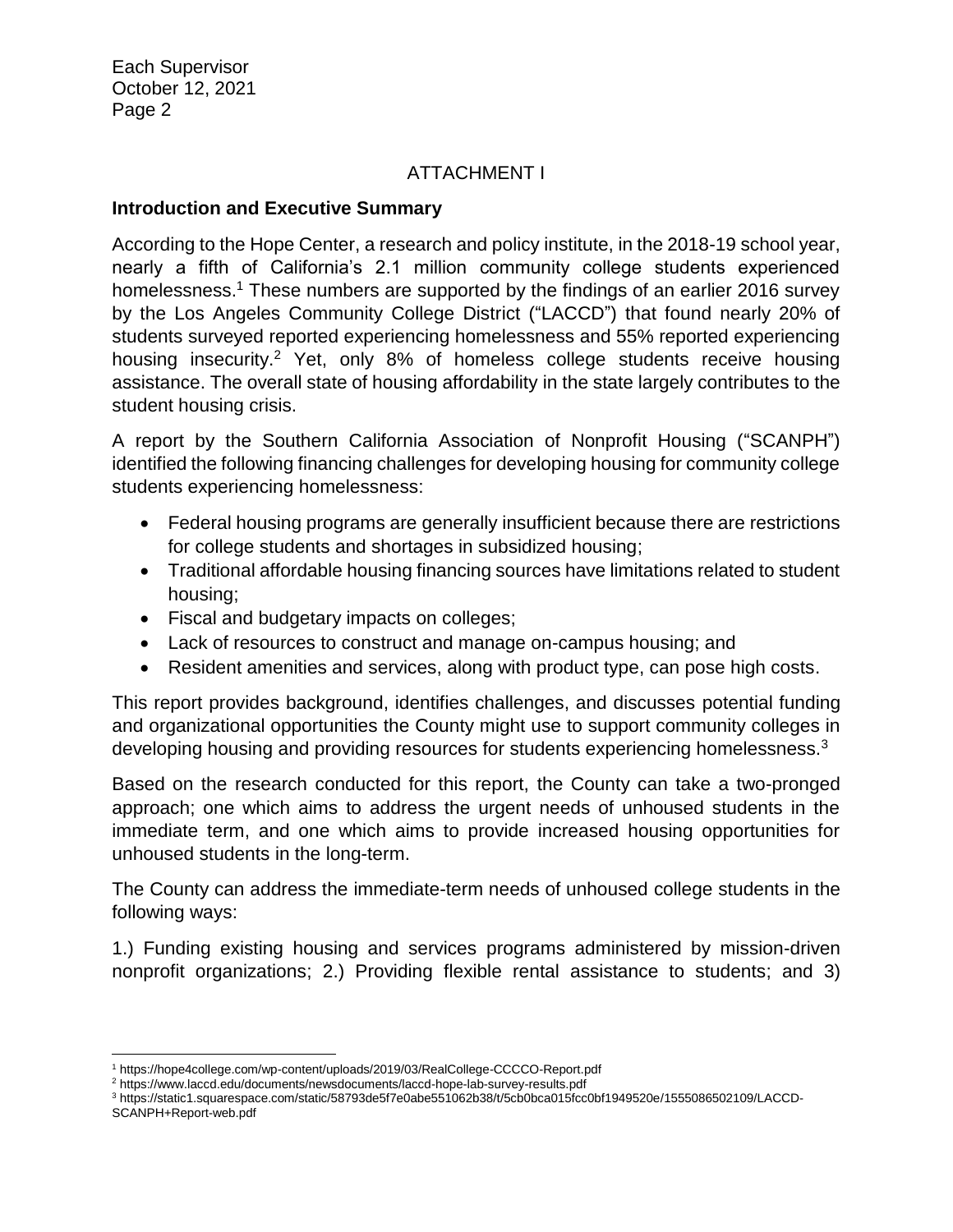Supporting campus case management services to connect unhoused students to critical resources.

The County can address the long-term needs of unhoused college students in the following ways:

1.) Providing continued focus to developing housing for unhoused students by dedicating streams of funding to already identified sites for adaptive re-use; 2.) Supporting colleges in applying for Homekey funding; 3.) Exploring the use of County-owned sites near community colleges as opportunities for affordable student housing development; 4.) Providing technical assistance, capital, operating subsidies, and other available County resources to colleges that help to bridge funding gaps; and 5.) Providing funding for new housing opportunities by colleges.

This report identifies three approaches that may be used to advance these recommendations whereby:

1.) The County creates a college housing capital fund to pilot larger-scale projects in addition to projects and sites already identified for adaptive re-use by existing nonprofit organizations; 2.) The County expands an immediate-term service subsidy pool and college rental subsidy pool in collaboration with the community college system; and 3.) The County partners with colleges to apply for Homekey funds.

# **Analysis of Potential Financial Models**

This section analyzes several models of financing housing for college students experiencing homelessness. Federal housing programs generally cannot be used to subsidize the cost of housing that serves full-time students. A housing development using the Low-Income Housing Tax Credits ("LIHTC"), which is the most common form of affordable housing capital subsidy, cannot include households comprised entirely of fulltime students, with exceptions that include students receiving Temporary Assistance for Needy Families ("TANF") or who were formerly in foster care. There are also restrictions around using Section 8 Housing Choice Vouchers ("HCV") for full-time students. The California Tax Credit Allocation Committee's ("CTCAC") regulations do allow housing for full-time students who qualify as unaccompanied homeless youth, but only after the initial 15-year federal compliance period has ended on a particular development.<sup>4</sup> Therefore, colleges interested in housing students experiencing homelessness need to look broadly at alternative forms of financing, several models of which are described in this section.

# *College Provides Land on Campus for Housing*

Many colleges typically use land on campus for student housing, which can reduce the cost of development, making a project more feasible. This is part of an increasingly

 $\overline{\phantom{a}}$ <sup>4</sup> https://www.treasurer.ca.gov/ctcac/programreg/2021/20210616/2021-regulations-clean.pdf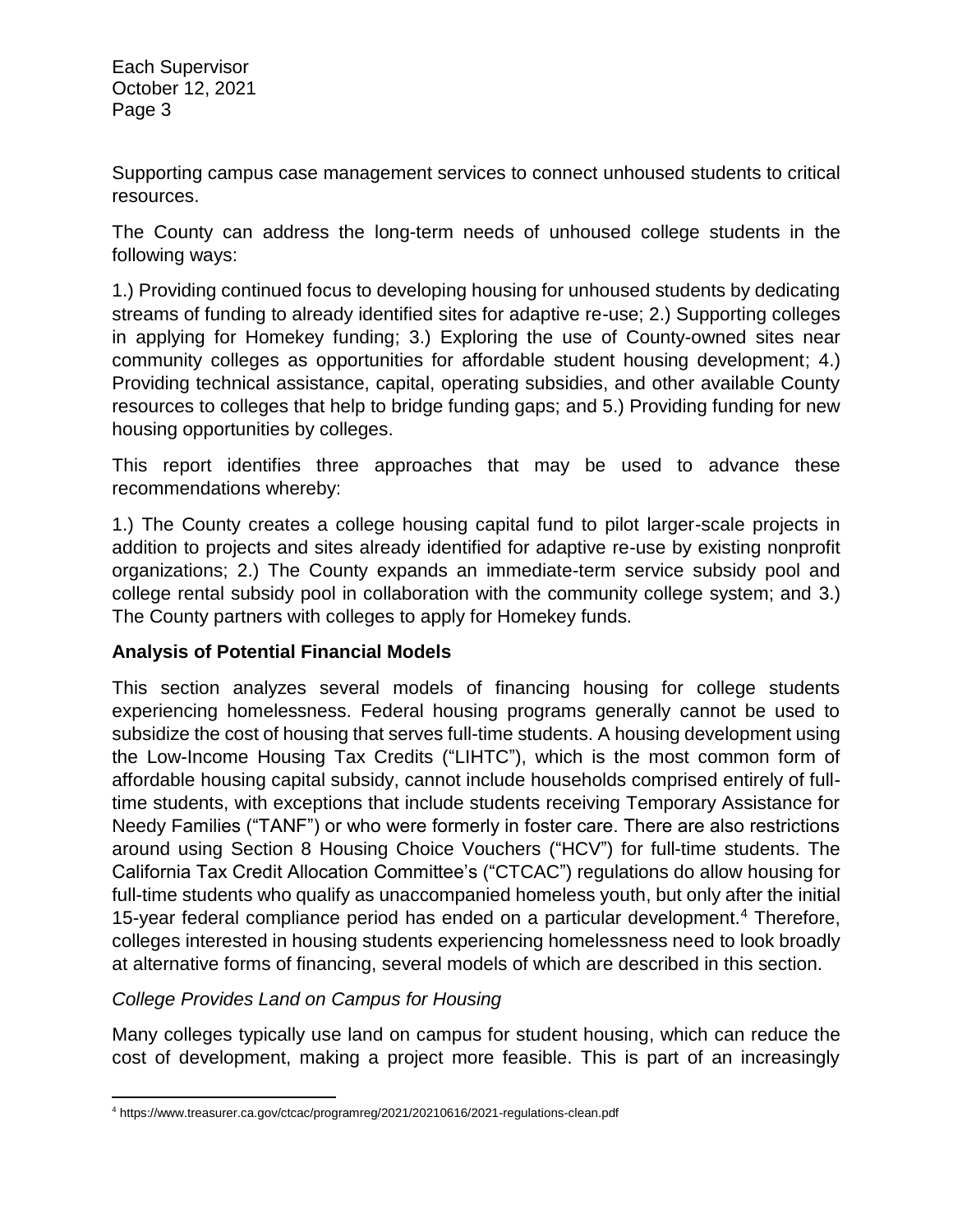popular strategy adopted by many public agencies—including the County, the State of California, transit agencies, school districts, localities, and others—of using surplus or underutilized land for affordable housing. On-campus land is typically zoned for an educational institution, not requiring rezoning to accommodate student housing. Underutilized land on college campuses may include parking lots or structures that can be repurposed.

# *Partnering With a Public Agency That Provides Land Off Campus for Housing*

Because of the high cost of land in much of California, including Los Angeles County, a public agency can donate land to significantly lower the cost of housing development, making a new construction or rehabilitation project more feasible. Publicly-owned land may not require the complex process of rezoning a property to accommodate housing. Off-campus student housing is typically close to the campus, across the street or a short walk away, but farther locations are possible as well, provided there is good transit access to the campus. Building farther off campus could open opportunities for collaboration between public agencies that own vacant or underutilized land to dedicate their property for use as affordable student housing through the California Department of Housing and Community Development's ("HCD") surplus or excess land programs or could open the door to other public subsidies available such as Homekey. 5,6 Los Angeles County has a significant opportunity to partner with colleges in identifying whether its land can be used for affordable student housing.

#### *Other Collaboration Between Colleges and Localities*

Community colleges that develop housing for their students have found that collaboration with local jurisdictions may provide additional resources, support, and financial opportunities. A city or county, for example, may provide access to state resources and funding opportunities as public funding streams typically require the lead applicant to be a local government. Additionally, cities and counties may have a local fund or available land that can support the housing development. Collaboration with a Housing Authority may provide HCVs as a key funding source to provide deep affordability, support development debt, and provide operating subsidy. Vouchers generally cannot be used for college students but can be used for students who meet certain U.S. Department of Housing and Urban Development ("HUD") criteria, such as TANF recipients or former foster youth. A successful program ensures that once students have completed their studies at the college, they either have enough income to afford rent on the private market or are moved into another subsidy program. It should be noted that on-site supportive services are essential to helping students reach independence upon graduating from the college.

l <sup>5</sup> https://www.hcd.ca.gov/community-development/public-lands-for-affordable-housing-development.shtml

<sup>6</sup> https://homekey.hcd.ca.gov/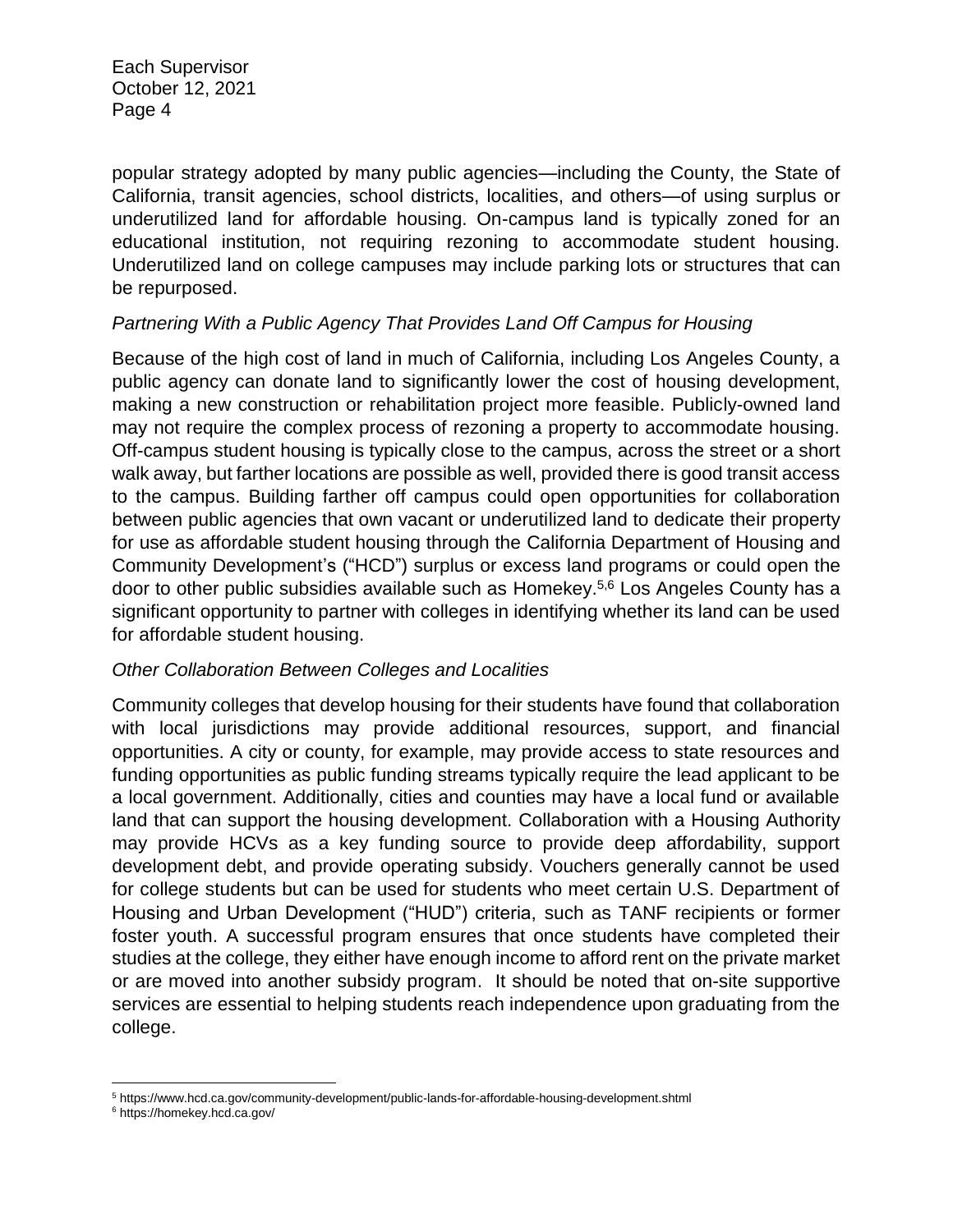#### *Collaboration and Support from Outside Agencies*

Community colleges generally do not have expertise in housing, including supportive housing models, to support the needs of students experiencing homelessness. Thus, many increase their capacity by collaborating with other organizations. Higher educational institutions that have created housing programs for students experiencing homelessness have collaborated with Community Based Agencies ("CBA") and/or Housing Authorities ("HA") to fill the gaps in knowledge, skills, and capacity to run a housing program for their students. In some instances, a CBA or HA partner becomes the property manager, oversees case management for the students, provides services, and leases the properties themselves to fill the gaps for the educational institution's lack of real estate expertise and capacity. These relationships and collaborations between college/university staff and partner agencies are essential, and training to understand institutional structures within each is needed for effective collaboration. In some instances, an on-campus hub with both college and partner agency staff is created to both effectively provide available resources to the students and facilitate relationships between partners.

#### *Master Leasing Existing Housing*

Colleges may master lease a property and either provide or contract for the project management for the complex, sometimes in partnership with an organization with experience in this area. A master lease, in contrast to a single lease for an individual unit, covers multiple units from one landlord to one tenant, in this case the college. As with housing owned by the college, when a property is master leased, the housing subsidy provided to the student by the college stays with the unit, and the student is not able to bring the subsidy with them to the private rental market.

#### *Providing Rental Subsidies to Use in Existing Student Housing*

Some community colleges have had success developing student housing without the deep affordability restrictions needed to support students experiencing homelessness. Such housing is available at rents close to typical market rates with tax-exempt bond financing potentially offering subsidy to support slightly below-market rents. Some colleges may then offer low-income students experiencing homelessness a lower rate, or they may cover the cost of student rent entirely. This subsidy typically comes from private donations or school funds. Such a model offers a solution to the challenge of requiring affordable housing residents to move on after two or three years at the community college. By creating student housing that is generally available to all students, and then offering subsidies to low-income students experiencing, or at risk of, homelessness and tying that subsidy to enrollment, the institution can ensure that students advance from the housing upon completing their time at the college. This approach ensures the subsidy continues to serve future students. Such a model also allows college students experiencing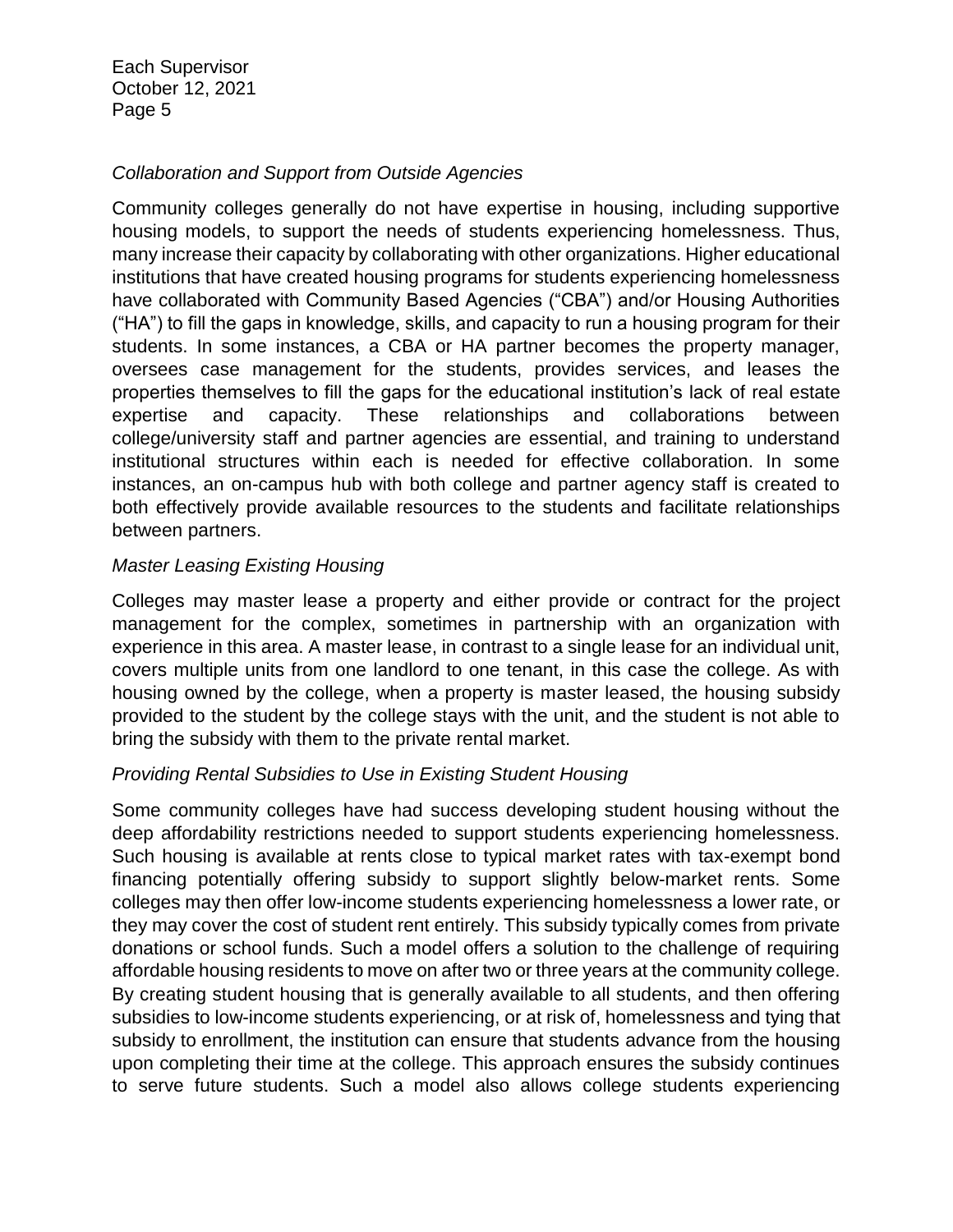homelessness to live in the same housing as the general student population, participating in common community life without living in separate affordable housing.

# *Providing Rental Subsidies to Use in the Private Rental Market*

Community colleges may look to providing rental subsidies directly to the student (like an HCV), allowing the student to rent housing in the private market. The college has no relationship with the landlord in this case as the student holds the lease directly. This model would allow the student to take the subsidy with them if they choose to move, under the condition that they remain enrolled in the college. The student can then take over the lease upon finishing school. This model also offers a solution to the challenge of requiring residents of affordable housing to move on after two or three years at the community college by tying the subsidy to enrollment in the college. This model requires ongoing funding, which is a significant drawback.

# **Analysis of Existing Financial Models**

Of California's 116 public community colleges, only 11 have historically provided student housing. Those 11 colleges are mostly in rural areas where students would need to commute long distances to attend classes. With greater attention being paid to the needs of students experiencing homelessness and housing instability, several colleges around the state are beginning to develop student housing to serve this particular population. This section describes and analyzes the financial models for student housing recently developed or being developed at Cerritos College, Imperial Valley College, Bakersfield College, Santa Rosa Junior College, and Orange Coast College. Each college's housing—whether completed or in progress—relies on a combination of the potential financing mechanisms outlined in the section above. The table below summarizes the financial model for each college, with a more in-depth analysis following.

| <b>College Student Housing</b>                            | <b>Financial model</b>                                                                                                                                                                                                                                                                                                                   |
|-----------------------------------------------------------|------------------------------------------------------------------------------------------------------------------------------------------------------------------------------------------------------------------------------------------------------------------------------------------------------------------------------------------|
| <b>Cerritos College (opened in 2020)</b>                  | Funded primarily from college general<br>funds, state grant for college students<br>experiencing homelessness, and private<br>philanthropy. Operations led by a local<br>nonprofit dedicated to supporting youth<br>experiencing homelessness. Twenty-eight<br>(28) units for students experiencing<br>homelessness, free/low-cost rent. |
| Imperial Valley College (opened<br>$\mathsf{in}$<br>2021) | Funded primarily through Homekey, in<br>partnership with the City of El Centro, and<br>supported by Homeless Emergency Aid<br>Program ("HEAP"), state grant for college                                                                                                                                                                  |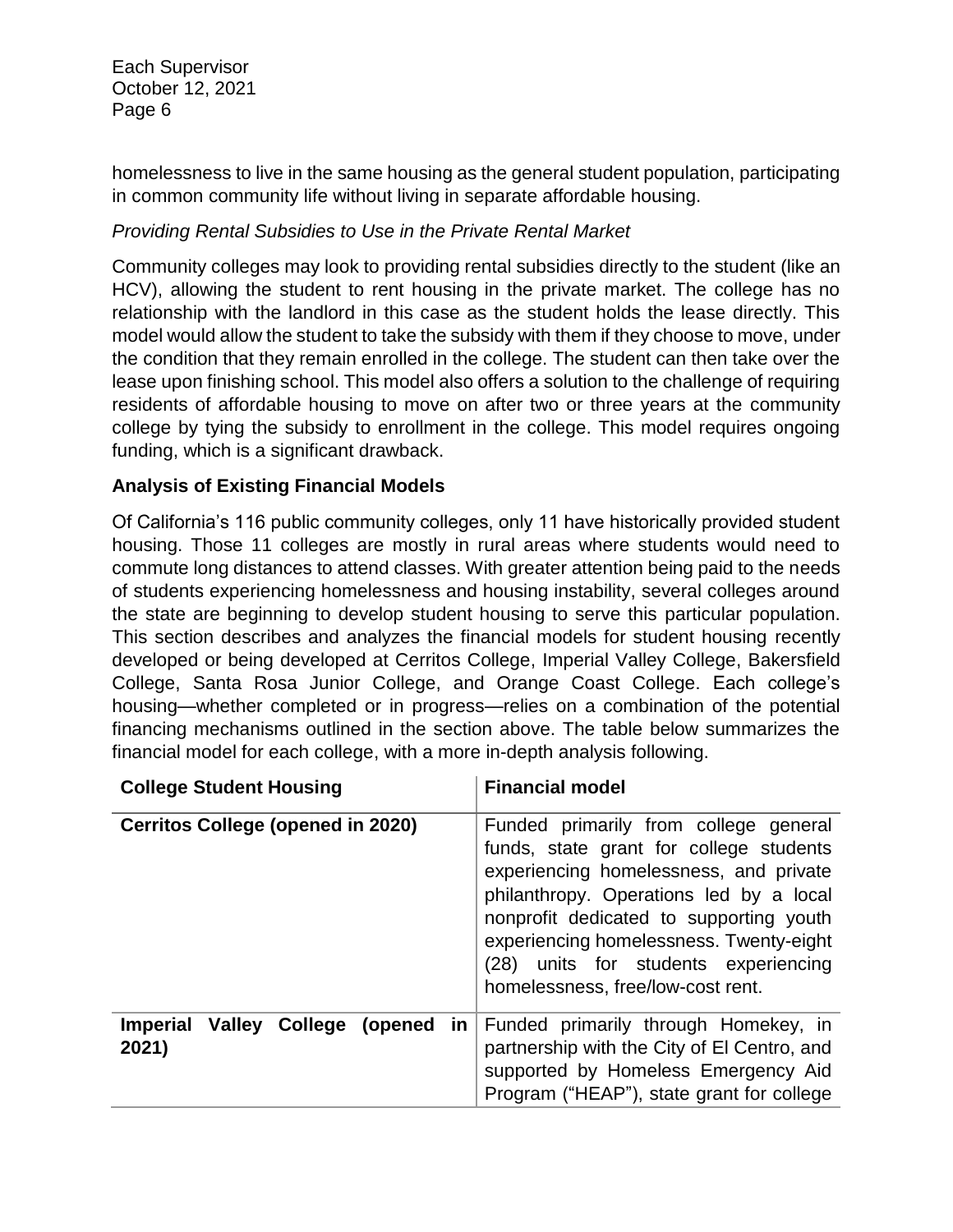|                                                                | students experiencing homelessness, and<br>other funds. Land provided by city. College<br>providing services and case management.<br>for<br>Twenty-six<br>(26)<br>units<br>students<br>experiencing homelessness, \$200/month<br>rent.                                                                                                                                                                                                                                                                                         |
|----------------------------------------------------------------|--------------------------------------------------------------------------------------------------------------------------------------------------------------------------------------------------------------------------------------------------------------------------------------------------------------------------------------------------------------------------------------------------------------------------------------------------------------------------------------------------------------------------------|
| <b>Bakersfield</b><br><b>College</b><br>(under<br>development) | Development on college-owned land in<br>partnership with Housing Authority of the<br>County of Kern stalled as a result of<br>neighborhood opposition and insufficient<br>capital, however, the college and Housing<br>Authority are exploring other options.                                                                                                                                                                                                                                                                  |
| Rosa Junior College<br>(under<br>Santa<br>development)         | Financing primarily through tax-exempt<br>bonds issued by the California School<br>Finance Authority on College's behalf, and<br>a one million-dollar capital donation from<br>Permanente.<br>Dormitory-style<br>Kaiser<br>prioritizes<br>students<br>housing<br>that<br>experiencing homelessness, among other<br>groups. Developed by an experienced for-<br>profit student housing developer. Two-<br>hundred fifty-eight (258) units for 352<br>students. Rents: \$986/month for double<br>room, \$1,223/month for single. |
| <b>Orange Coast College (opened in 2020)</b>                   | Financed entirely through tax-exempt<br>bonds<br>solicited<br>by Texas<br>nonprofit.<br>Apartments available to the<br>general<br>student population. College has special<br>aside to offer a<br>funds<br>set<br>\$400-<br>\$600/month rental subsidy to students<br>with financial needs who meet specific<br>criteria. Unsubsidized Rents range from<br>\$1,080/month for a shared bedroom in a 2-<br>bedroom, 2-bath unit to \$2,190/month for<br>a private 1-bedroom unit. The 323-unit<br>development has 814 beds.       |

*Cerritos College*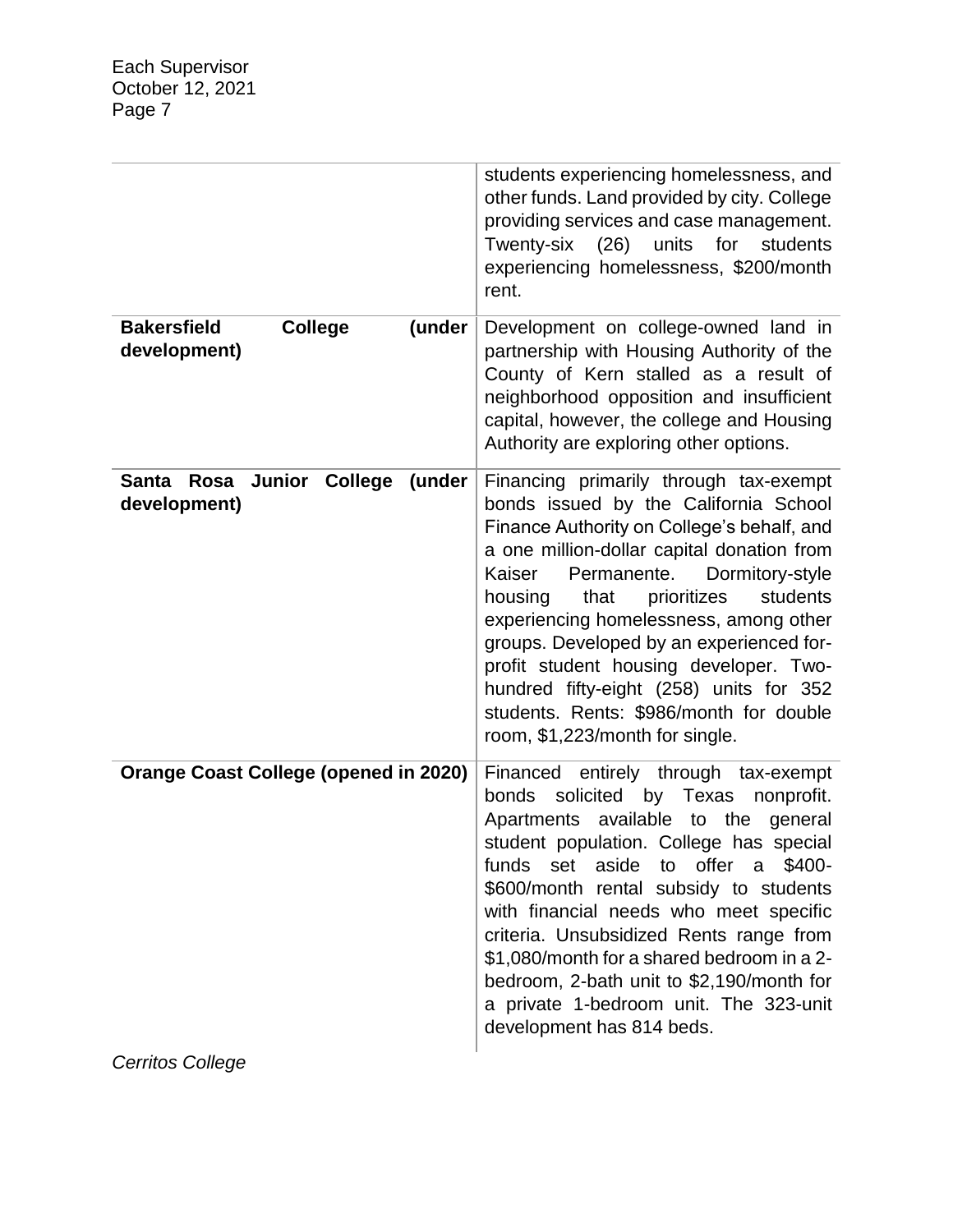In June 2020, Cerritos College opened The Village, which consists of seven townhomes it purchased to house students experiencing homelessness. The project was lauded as California's first community college housing development specifically addressing student homelessness. Cerritos College, located in Norwalk, partnered with Jovenes, Inc., a Los Angeles nonprofit that serves as the Coordinated Entry System lead for Youth in the region and assists homeless and displaced young adults. The housing will accommodate 28 students, ages 18–25, with a combination of free- and low-rent options. Six of the townhomes are three-bedroom, three-bath at approximately 1,500 sq. ft. Some rooms will be offered as a private bedroom-bathroom while others can be shared with up to three students. The College is also working to secure another site for housing students experiencing homelessness and who are older than 25 or have children. Jovenes provides supportive services such as case management; it is important to note that these much-needed resources for students experiencing homelessness also can add significant costs and complexity beyond typical rental housing development.

The College fully-funded this project's capital costs and relied on state grants and other support for operations. Los Angeles County Supervisor Janice Hahn's office provided \$219,000 a year to operate some of the units as temporary bridge housing, and six private philanthropy sources provided additional funds. The College also reported additional support from the City of Norwalk. Cerritos College purchased the seven townhomes, located on approximately one acre of land about ¼ mile from the campus, for \$3,825,000 in February 2020 using its general funds. The district pays Jovenes \$634,800 annually for operations, using student housing funds that the district received through the California Community College Chancellor's Office, described in more detail later in this report. Those operating costs include a per-person, per-month rental subsidy of \$1,090.62. A detailed budget for Jovenes's contract is shown in the table below:

| <b>Personnel costs</b> | Lead case manager       | \$56,742  |
|------------------------|-------------------------|-----------|
|                        | $(1$ FTE)               |           |
|                        | Program assistant       | \$26,000  |
|                        | $(0.5$ FTE)             |           |
|                        | <b>Subtotal</b>         | \$82,742  |
| <b>Operating costs</b> | Prevention              | \$100,000 |
| (non-personnel)        | Assistance              |           |
|                        | Move-in Assistance      | \$15,000  |
|                        | <b>Rental Subsidies</b> | \$392,622 |
|                        | <b>Subtotal</b>         | \$507,622 |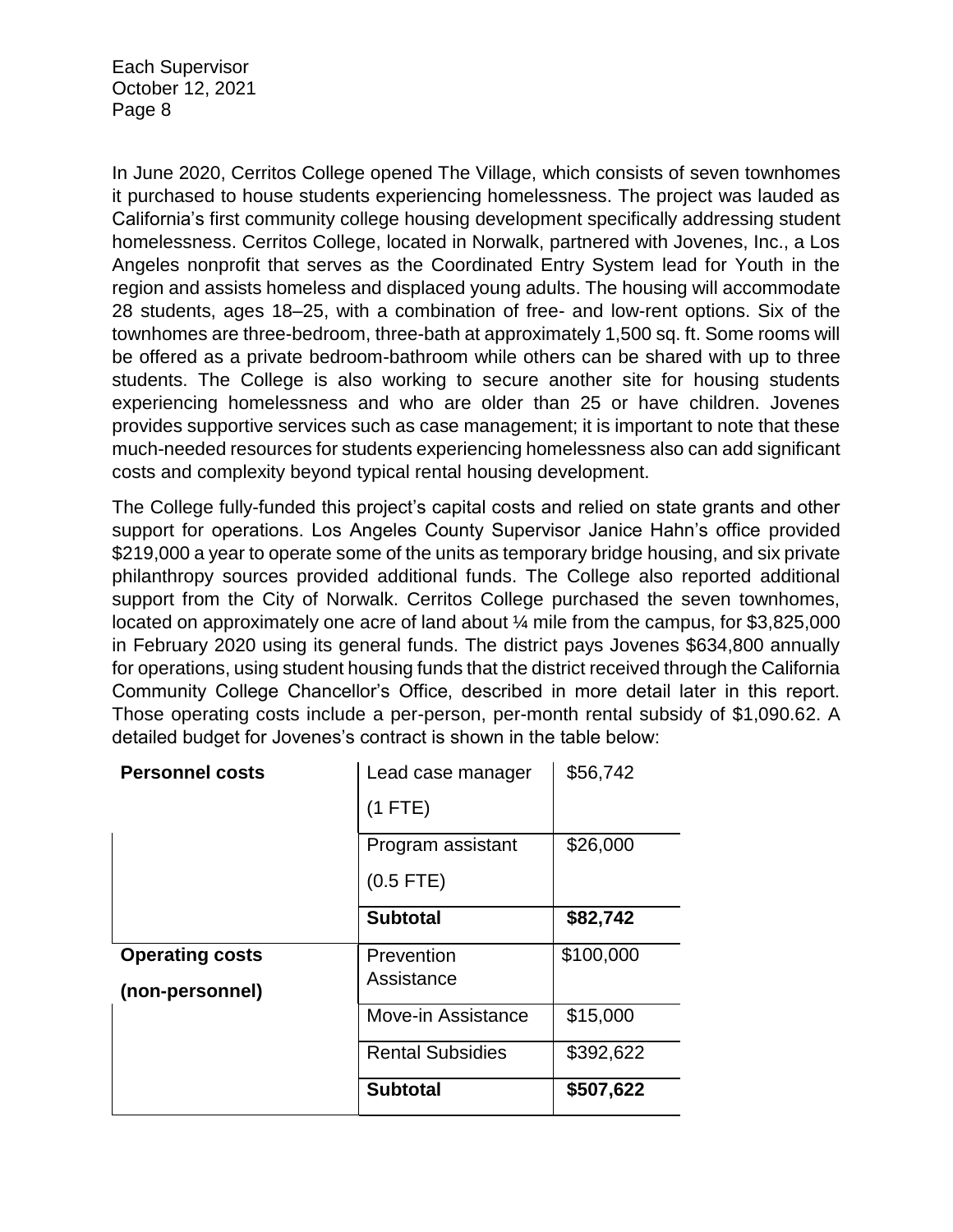| <b>Admin</b>               | 7% of total budget | \$44,436  |
|----------------------------|--------------------|-----------|
| <b>Total project costs</b> |                    | \$634,800 |

Source: Jovenes, Inc., Agreement with Cerritos College<sup>7</sup>

Cerritos College taking on the acquisition cost of the townhome complex for this project greatly simplified the project financing. Other colleges could pursue a similar strategy and use Homekey to fund the acquisition. Capital costs are fully covered by the College's general fund, and by acquiring a recently-built structure, the College avoids the complexities of new development. Its operating costs are covered by a \$700,000 annual grant it receives from the State, a fund to which only three other colleges in Los Angeles County have access. Partnering with a dedicated service provider and operator is also vital to ensure the facility is serving the needs of its population.

#### *Imperial Valley College*

The Lotus Living Tiny Homes Project, 13 tiny home duplexes which house Imperial Valley College students experiencing homelessness, was completed in May 2021. The College and the City of El Centro collaborated to provide housing for college students experiencing homelessness when 2020's Homekey program was announced and emerged as a vital source of project funding. The project site is on a city-owned lot, located approximately five miles, or a 25-minute bus ride, from the College. The 170 sq. ft. units, unlike most temporary tiny home facilities, include a private kitchen and restroom. Students pay \$200/month in rent and are required to volunteer 10 hours a month to help care for the facility.

Homekey provided a significant source of funds for the project. The lead applicant on Homekey projects must be a city, county, or tribal government, so the College needed to apply alongside the City of El Centro. Homekey provided \$2.6 million for capital costs as well as \$524,000 from Enterprise Community Partners for operations; the city contributed the 1.2-acre lot; Imperial County contributed \$458,000 in HEAP funds to assist with construction. The Imperial Valley Continuum of Care paid unspecified installation costs for the Tiny Homes. The nonprofit Imperial Valley College Foundation has a long-term lease on the site and will oversee property maintenance and improvements at the site for the next 55 years. The College, which received \$700,000 a year in AB 74 funds, is providing wraparound services and case management for the residents.<sup>8</sup>

Imperial Valley College was able to meet much of this project's capital costs through Homekey and other homelessness-specific funds provided through Imperial County. Partnership with the City and County, therefore, was essential to securing the necessary

 $\overline{a}$ <sup>7</sup>https://go.boarddocs.com/ca/cerritos/Board.nsf/files/BUUN8Y5C9673/\$file/C21000000062%20Jovenes%20Inc.%20Agreement%20 -signed.pdf

<sup>8</sup> https://go.boarddocs.com/ca/caiccd/Board.nsf/files/C5QPT6660DB2/\$file/081821%20-%20Student%20Services%20-

<sup>%20</sup>Memorandum%20of%20Understanding%20-%20ICCD-IVC%20Foundation%2021-24.pdf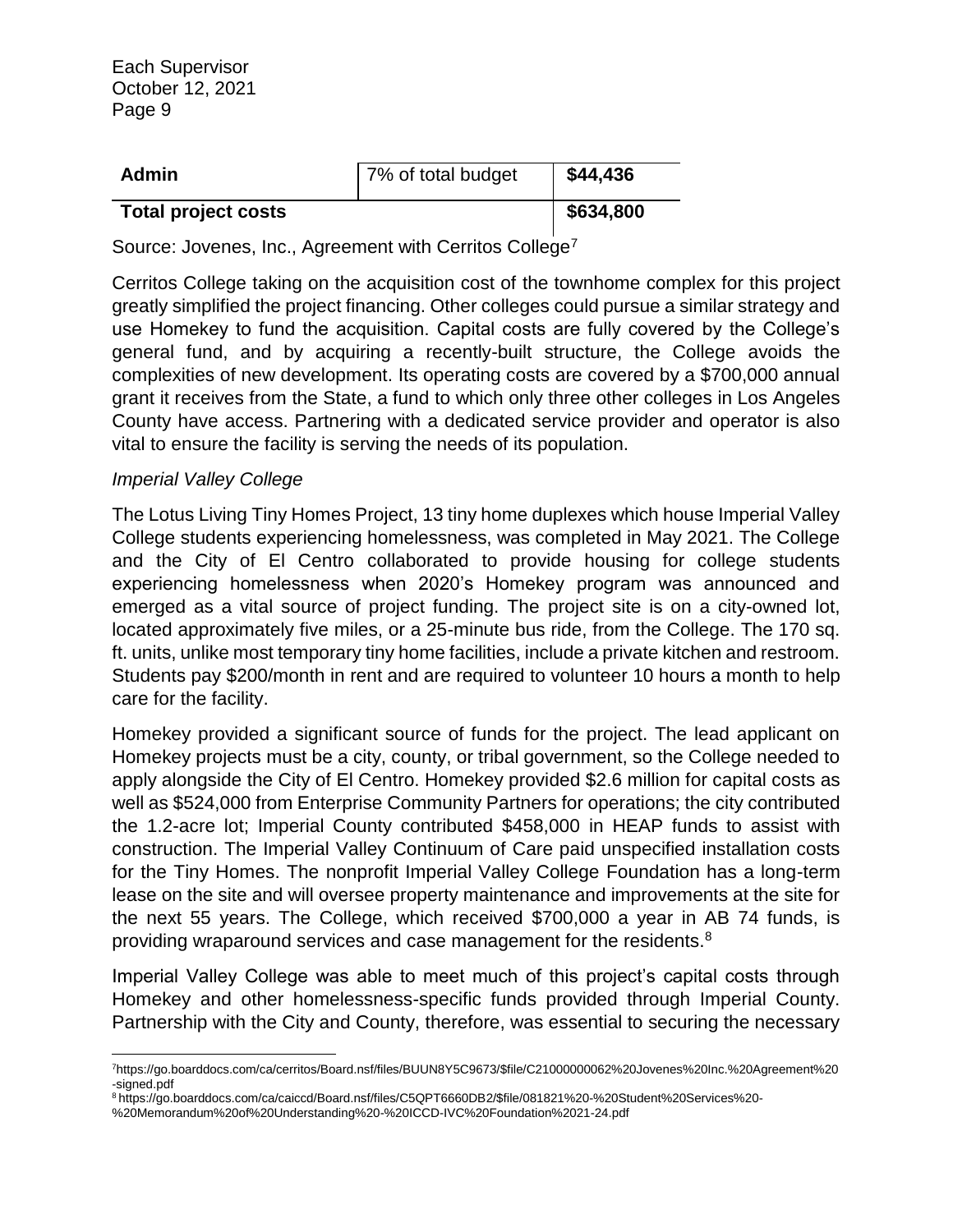capital and operating funds as well as land. The College is covering some of the operating costs, itself, but is also relying on part of the project's Homekey grant to cover the initial years of operations.

#### *Bakersfield College*

Bakersfield College ("BC") partnered with the Housing Authority of the County of Kern ("HACK") to develop student housing on a 0.7-acre college-owned property across the street from the campus. The project, which was proposed in 2019, has stalled as a result of neighborhood opposition to rezoning the property for three-story apartments, as well as difficulties in assembling sufficient capital. HACK was able to assemble capital financing from City affordable housing funds, a traditional bank loan, supported by Section 8 Project-Based Housing Choice Vouchers ("PBV"), and a possible equity investment by the college's nonprofit foundation, however, the identified funds were only enough to cover about half the project's capital costs, according to HACK Executive Director, Stephen Pelz. While this project has stalled, the collaboration between a housing authority and community colleges is an important partnership model for the County to evaluate and consider.

One key challenge BC and HACK were able to resolve was around whether residents would remain in the housing after completing their studies. BC wanted to ensure the housing would have been able to serve current students and that residents would have remained in housing only for the duration of their studies. To circumvent restrictions around funding student housing, HACK avoided most state and federal affordable housing funds. Therefore, HACK designed the project with about a quarter of the units reserved for shared housing with affordable rents and three-quarters supported by PBVs. The shared units came with the requirement of enrollment in BC. The PBV-supported units came with the requirement that students must meet one of the following HUD criteria: 1.) Receiving TANF, or 2.) Students formerly in foster care. The PBV-supported units, however, could not require that residents leave after they finish their studies. In an effort to mitigate this issue, HACK planned to institute a program similar to its successful Building Blocks program, which assists former foster youth to find their own apartments after moving into a PBV-supported development that HACK operates.<sup>9</sup> As part of the program, residents make a clear plan to eventually transition into their own apartment within two years. The PBV assigned to the residents' unit can convert into a tenant-based voucher after one year of residency, so they are able to have on-going rental assistance while freeing up another Building Blocks program unit. The student housing would have similarly helped the BC students to have a clear path to exit the housing once the student has completed their time at the college. Without requiring residents to leave, HACK would have planned for students to transition out either because they secured a job with a higher

 $\overline{\phantom{a}}$ 

<sup>9</sup> https://www.kernha.org/menus/building-blocks-a-transitional-housing-program.html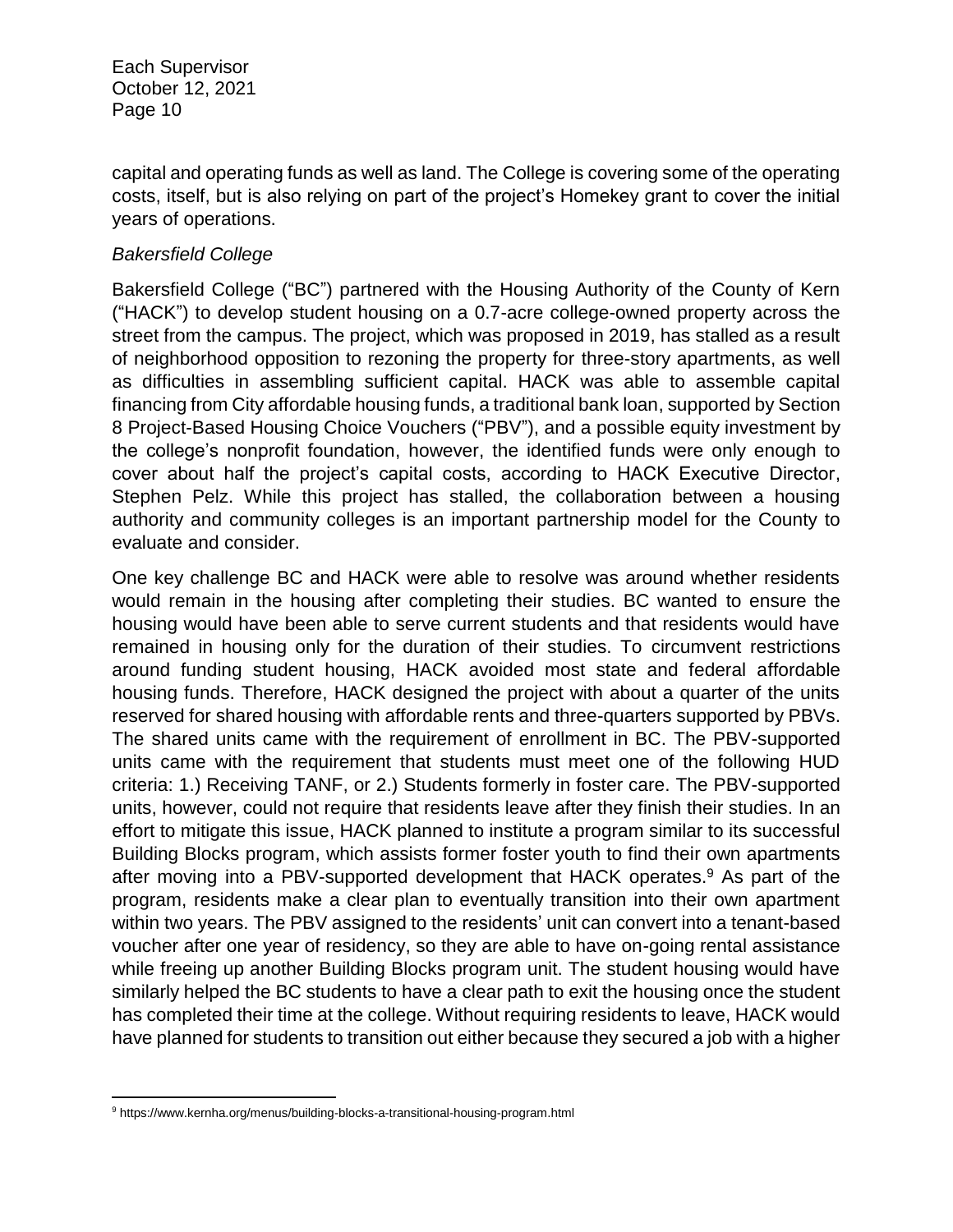income than the housing's eligibility requirement or because they were able to transition into their own home with a tenant-based voucher.

HACK's strategy to look beyond traditional state and federal housing funds was important in ensuring that the project has the flexibility to accommodate college students experiencing homelessness. HACK was able to secure city funding and a possible equity investment from a private foundation. Identifying PBVs for most of the site's units also ensured the project could support some debt financing.

The college is now exploring developing student housing on its own campus, looking at its underutilized parking lots. Such sites would not require a rezoning process. HACK has indicated that it is available to support the project.

#### *Santa Rosa Junior College*

Following the destruction in the wake of the 2017 Tubbs Fire, in which 1,000 students at Santa Rosa Junior College lost their homes, the educational institution decided to develop on-campus student housing. The resulting 258-room, 352-bed dormitory structure is being built on 2.76 acres on the northwest corner of the College's campus. The project's developer, Servitas, builds on- and off-campus student housing throughout the country. The College will prioritize the housing for, among other populations, students experiencing homelessness. While rents are lower than market rates for an apartment in the surrounding community—\$986/month to share a double room and \$1,223/month for a single—they do not offer the deep affordability typically needed for homeless housing.

The project is estimated to cost \$57 million, according to the College's application for bond financing. <sup>10</sup> The College was approved for up to \$87 million in bond financing, issued primarily as tax-exempt bonds by the California School Finance Authority ("CSFA"). The Santa Rosa Junior College project is the 36-year-old CSFA's first community college housing project.

The financing on this project does not include public funds as subsidy, relying primarily on debt which can be covered by anticipated near-market rents. While the housing will prioritize students experiencing homelessness, there is no additional subsidy for students in need.

# *Orange Coast College*

Orange Coast College partnered with the Scion Group, an experienced student housing developer, to build The Harbour, on-campus housing for more than 800 students and available to the general student population. The 300,000 square foot project, with 323 units, 600 parking spaces, study lounges, and other amenities, opened in September

 $\overline{a}$ <sup>10</sup> https://www.treasurer.ca.gov/csfa/meeting/2020/20200924/staff/4.pdf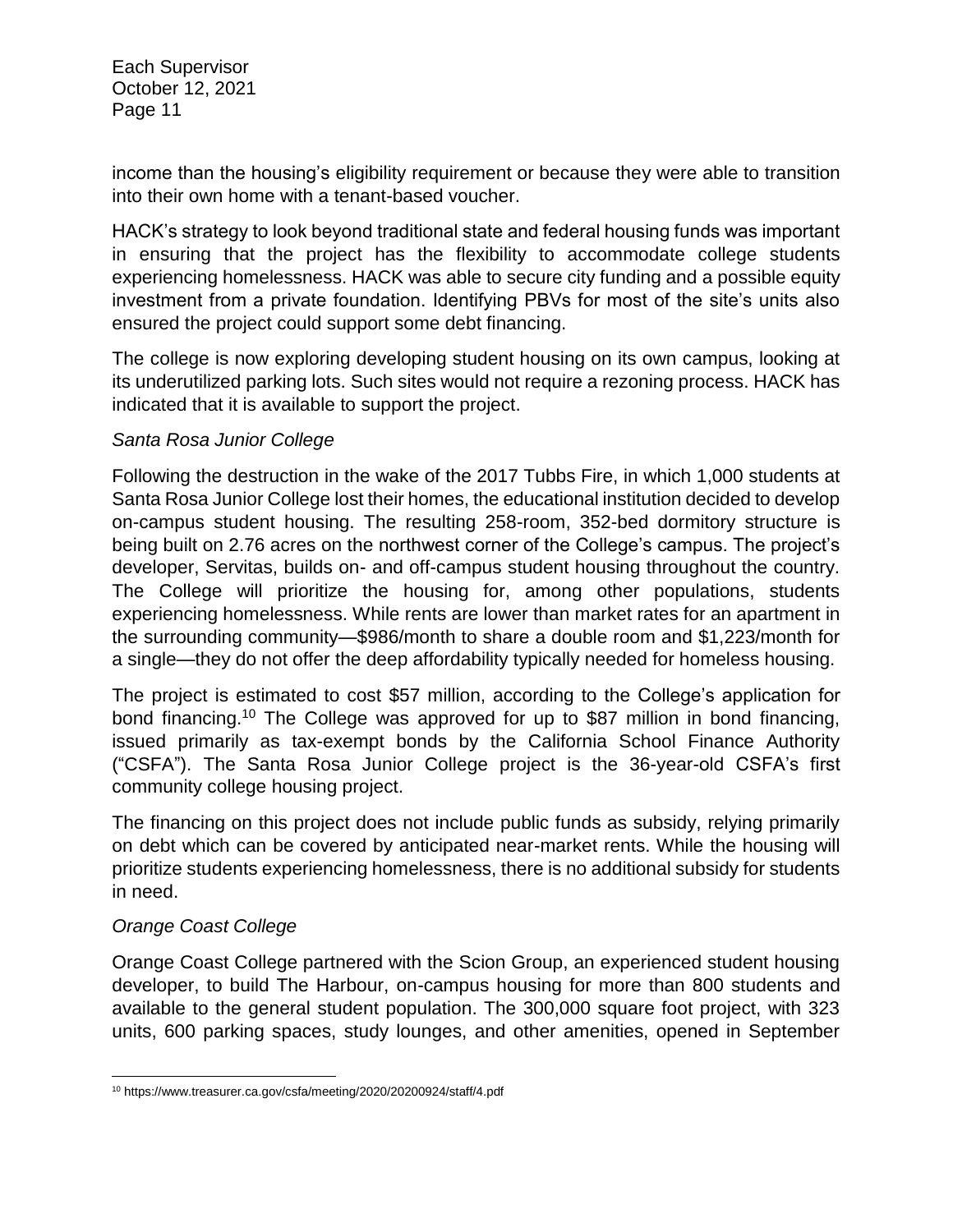2020 and is located on the northwest corner of the campus. The \$100 million project was financed through tax-exempt bonds in partnership with National Campus and Community Development Corp., a Texas nonprofit, according to an OCC news release.<sup>11</sup> The college offers a \$400-\$600/month rental subsidy to students with financial needs who meet specific criteria, using funds from its Pirates' Promise Program.<sup>12,13</sup> Rents range from \$1,080/month for a shared bedroom in a two-bedroom, two-bath unit to \$2,190/month for a private one-bedroom unit.

Similar to Santa Rosa Junior College, Orange Coast College financed this project primarily with debt which can be covered by anticipated near-market rents. While the housing will prioritize students experiencing homelessness, the College is providing some additional subsidy for students in need.

#### **Potential Partnership Opportunities**

To obtain a well-rounded understanding of the landscape of existing affordable housing for college students experiencing homelessness and housing insecurity; to receive input and ideas from various stakeholders already conducting work in this arena; and to identify potential partnership opportunities for the County the LACDA (with support from LeSar Development Consultants ("LeSar")), CEO-HI, , and LAHSA convened 10 interviews with various stakeholders. Interviews were held with individuals from the following groups and institutions:

- o Several representatives of LACCD;
- o Dr. Jessica Perea, Shaina Phillips, Anais Medina Diaz, and Russel Castaneda-Calleros of Rio Hondo College;
- o Rashida Crutchfield of California State University Long Beach;
- o Justin Mendez of Long Beach Community College;
- o Jose Fierro and Dilcie Perez of Cerritos College;
- o Andrea Marchetti and Eric Hubbard of Jovenes;
- o Mel Tillekeratne and Raymond Mora of Shower of Hope;
- o Samuel Prater of Los Angeles Room and Board ("LA Room and Board");
- o Nicholas Jiles of Foundation for California Community Colleges;
- o Stephanie Grijalva, Coordinator Youth CES, LAHSA;
- o Chris Jenne, LAHSA Campus Peer Navigator; and
- o Stephen Pelz of the Kern Housing Authority.

It should be noted that Los Angeles County is home to over ninety colleges, with nine community colleges within the LACCD alone. The interviews that were held represent

 $\overline{\phantom{a}}$ <sup>11</sup> https://prod.orangecoastcollege.edu/news/2020/article.html

<sup>12</sup> http://www.orangecoastcollege.edu/about\_occ/occhousing/Pages/housing-assistance.aspx

<sup>13</sup> http://www.orangecoastcollege.edu/student\_services/student-equity/Pages/pirates-promise.aspx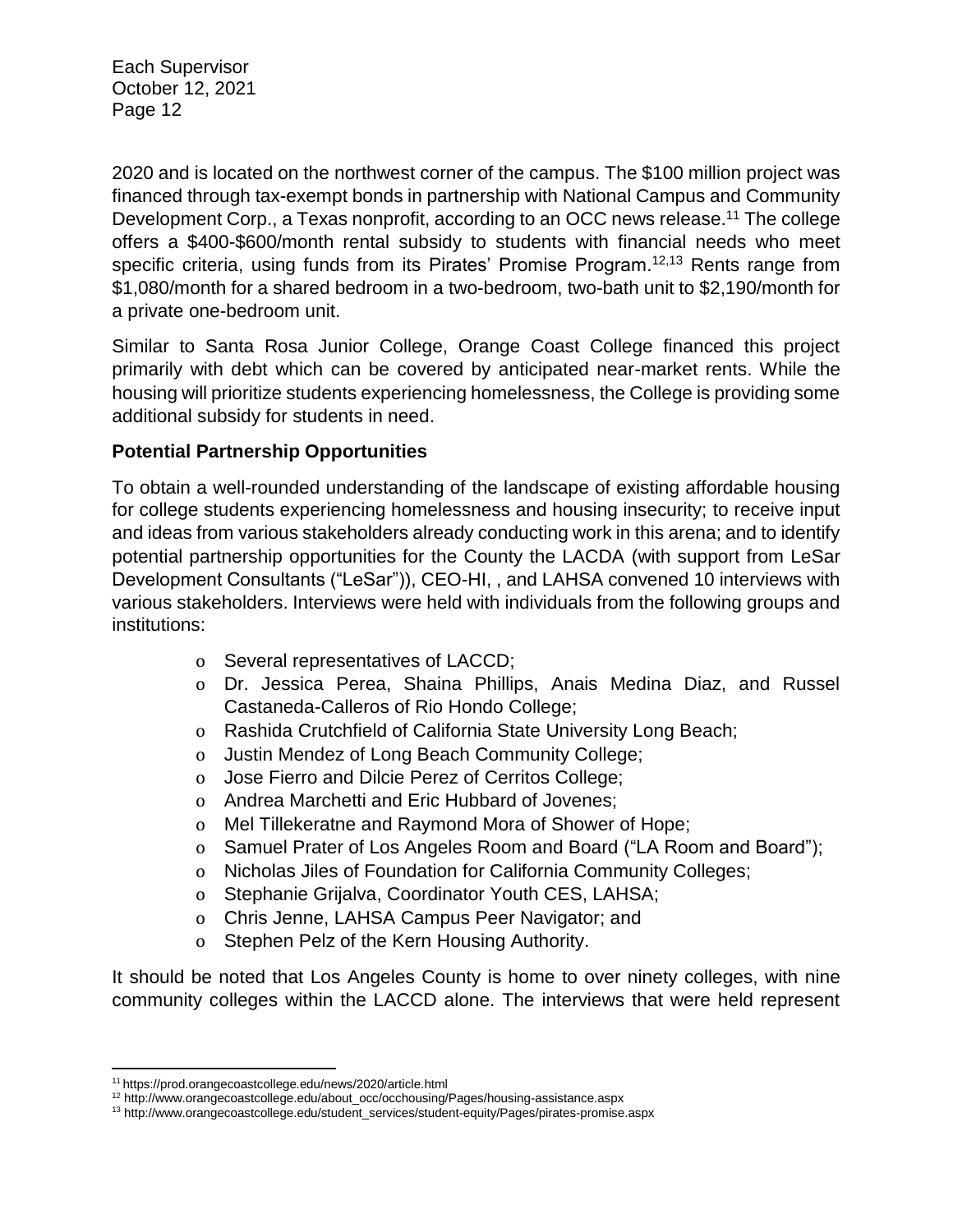only a small fraction of the number of stakeholders and institutions, however, numerous partnership opportunities likely exist across the County.

The most salient points from the interviews were:

- o Student homelessness is ineligible for conventional affordable housing models and funding sources.
	- Traditional funding sources rely on HUD definitions of homelessness, which generally refer to individuals residing in locations unfit for human habitation.
	- Notably, the HUD definition of homelessness excludes the most prevalent conditions of housing instability endured by college students, which essentially disqualifies homeless student housing projects from funding consideration. For instance, most housing subsidy programs do not consider "doubling-up" (i.e. couch surfing) a qualifying condition of homelessness.
- o Housing development represents a long-term solution to a current pressing crisis. While additional efforts are needed to address high rates of student homelessness in the long-term through new and adapted housing opportunities for students, the County may be able to intervene in the shortterm to immediately address college student homelessness and housing insecurity by:
	- Providing funding to aid in capacity building for existing non-profit organizations who aim to address student homelessness and housing insecurity from a holistic approach, including, but not limited to Jovenes, Shower of Hope, and LA Room and Board. Funding for these efforts could be in the form of capital financing, service subsidy, or operational subsidies;
	- **Providing direct rental assistance outside of Section 8 HCVs, as** these subsidies are limited in their ability to assist students who do not meet the traditional HUD-definitions of homelessness;
	- **Providing funding for colleges and community colleges to staff** supportive service case managers;
	- Providing technical assistance to colleges and non-profit organizations applying for State grant funding and Community Project Requests ("CPR");
	- **Providing technical assistance to colleges applying for Homekey** funding, which, as detailed later in this report, has a share of its funding dedicated specifically to projects that address youth homelessness;
	- Supporting cross-collaboration between California State Universities ("CSU") and the community colleges to facilitate opportunities for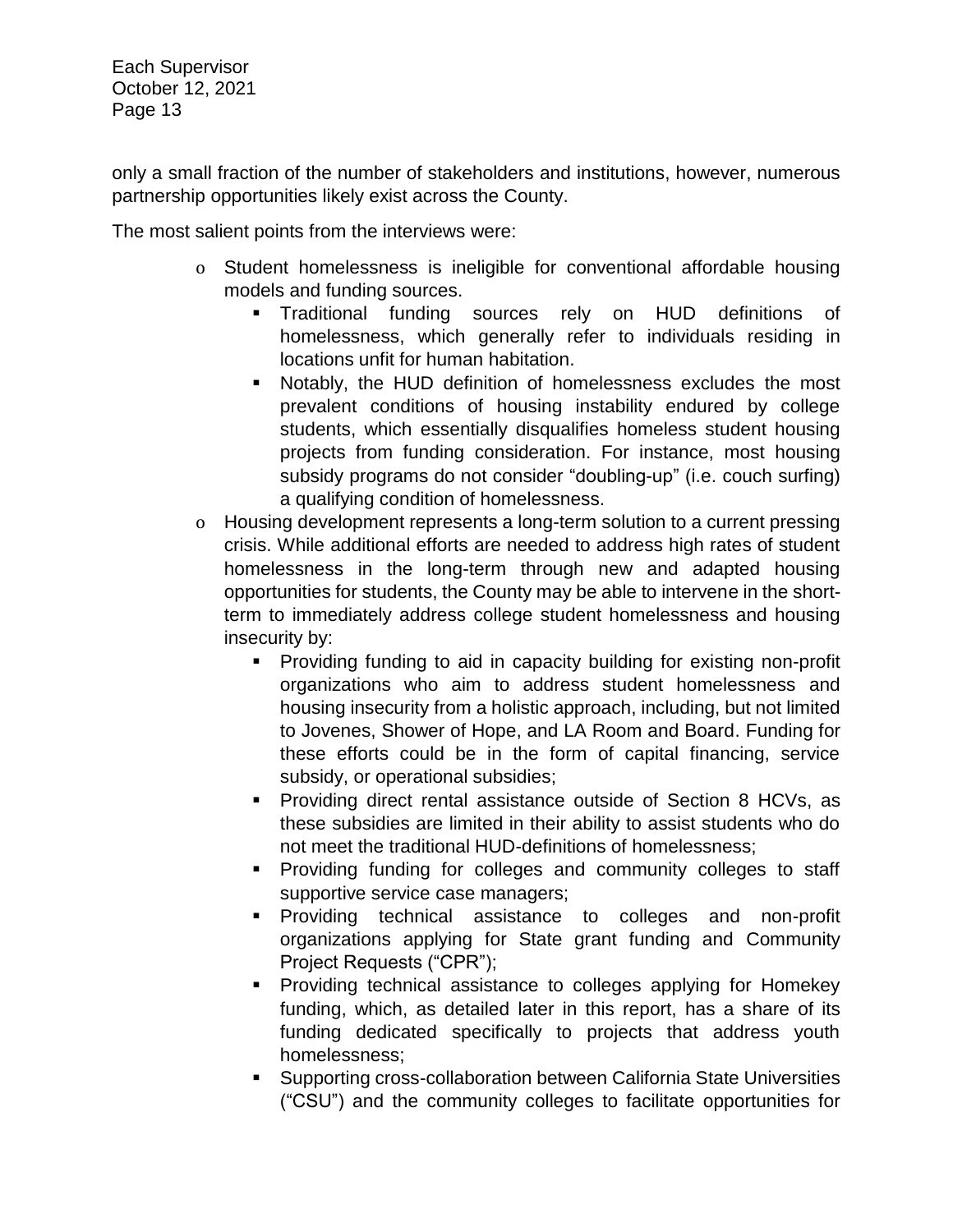> sharing dorms or other community housing to potentially allow unhoused community college students to occupy vacant CSU housing, thereby creating a pipeline for transfer to a four-year university;

- Thoughtfully considering the support of, and investment in, certain temporary harm reduction models, like safe parking, and implementing these models only where appropriate;
- o Adaptive re-use represents a time-efficient, low-cost housing solution that can produce units for students quicker than new construction can. There are several successful adaptive re-use housing models currently in operation throughout the LACCD network; however, what currently exists does not meet the demand of a growing unhoused student population;
- o Housing typology can create barriers in providing housing for students experiencing homelessness and housing insecurity; Permanent Supportive Housing (PSH) does not lend itself to a population type who historically have been better served by Bridge Housing and Rapid Re-Housing models;
- o If PSH models *are* used to house students, direct referral pathways and transition programs need to be adapted to advance students out of PSH housing and into other housing opportunities after they graduate or leave college;
- o Some colleges and community colleges, such as Cerritos College, Cal State Long Beach, and Long Beach City College, have existing housing for homeless students that are successfully operated by nonprofit partners and that can be used as a basis for future student housing models. Cerritos College's model is described in greater detail earlier in this report; and
- o Some colleges and community colleges, such as Rio Hondo College and Mission College, have expressed interest in increasing housing stock for their student populations and have identified sites for potential development opportunities that the County can support.

Many of these points are discussed in greater detail throughout the report.

# **Existing County Resources**

# *Capital Financing for PSH*

The LACDA administers or has administered several sources of capital financing for the acquisition, predevelopment, construction, and permanent financing of affordable housing through its Multifamily Affordable Housing Notice of Funding Availability ("NOFA"), including: County General Funds; Measure H Funds; State No Place Like Home ("NPLH") funds; Mental Health Housing Program ("MHHP") funds; and HOME Investment Partnership Program Funds ("HOME"). Outside of the NOFA, the LACDA also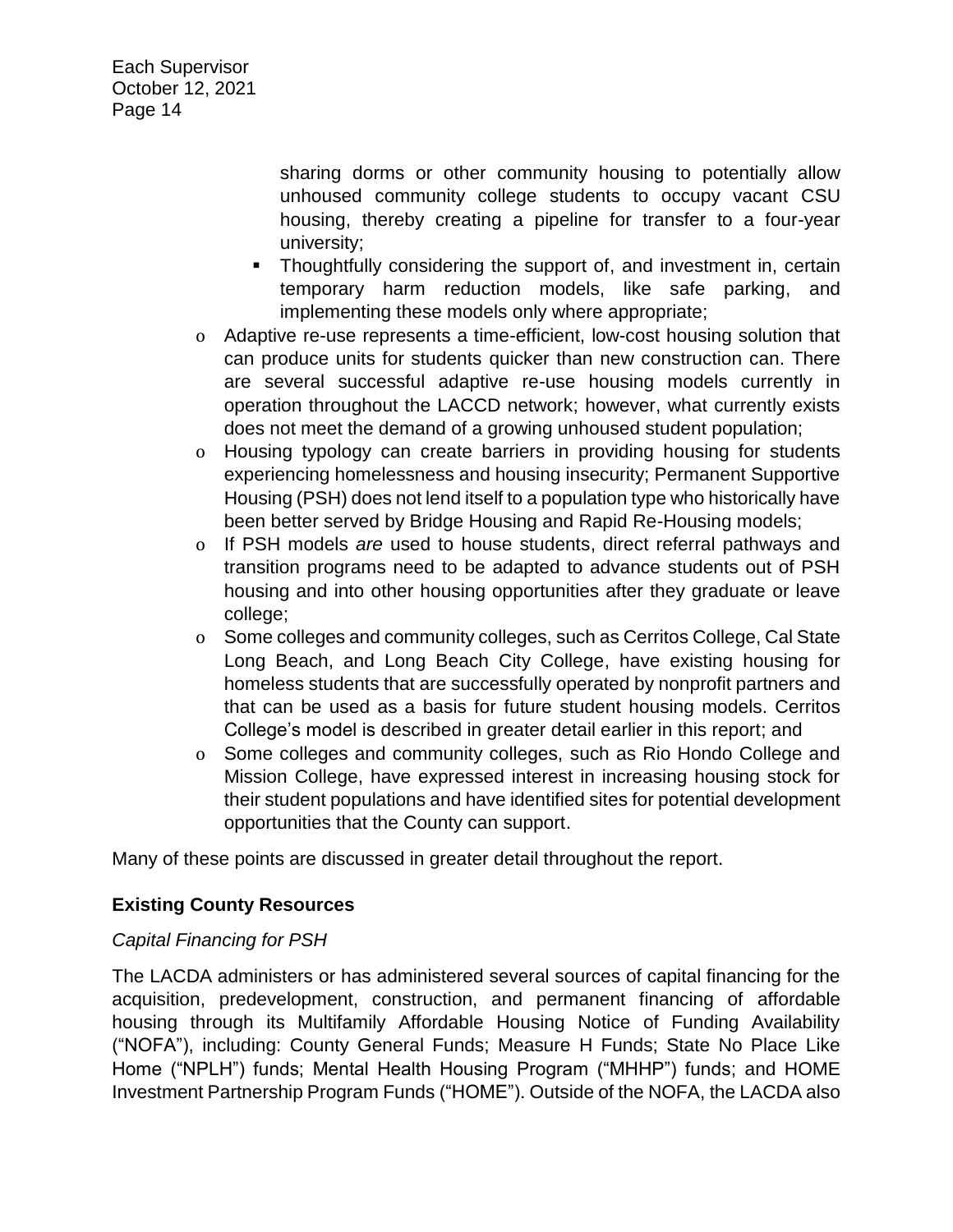administers the L.A. County Housing Innovation Fund II ("LACHIF II"), a revolving loan fund made to finance acquisition and predevelopment costs for qualifying affordable housing developments.

In addition to capital financing, the LACDA also acts as the County's conduit bond issuer for tax-exempt multifamily mortgage revenue bonds, which are administered by the California Debt Limit Allocation Committee ("CDLAC") and awarded to developers to finance low- and moderate-income housing to leverage 4% LIHTC. While the LACDA is limited to acting as the conduit bond issuer for either tax-exempt or taxable bonds for multifamily housing projects, the County has the ability to issue general obligation bonds and revenue bonds, among other types of bond financings.

While the sources that the LACDA administers currently provide capital to fund affordable housing developments throughout Los Angeles County, it should be noted that there are regulations attached to each source, which may create impediments for use in student housing. Sources with the most flexibility for potential use would likely be County General Funds, Measure H Funds, and County-issued General Obligation Bonds, as authorization for the use of these funds is solely the responsibility of the Board.

# *Measure H Funding for Interim, Bridge, and Rapid Re-Housing*

Measure H funding is allocated to various strategies that serve youth experiencing homelessness. For example, as part of the CEO's Homeless Initiative ("HI"), Measure H dollars support Strategies B3 (partner with Cities to expand Rapid Re-Housing) and E14 (enhanced services for Transition Age Youth ("TAY")), which funds, among other things, subsidies and case management services for transitional housing and rapid re-housing for TAY. According to LAHSA, \$1,739,988 in Measure H funds have been allocated specifically for rapid re-housing for TAY in Fiscal Year 2021-22. Additionally, though not targeted for college students or youth, Strategy E8 (enhance the Emergency Shelter System) funds interim housing options for individuals and families, which a TAY attending college could access.

#### *Service and Operational Subsidies*

In addition to the Measure H funding highlighted above and LACDA-administered funds, the state's Homelessness Coordinating and Financing Council has allocated over \$90 million in grant funds to the County in the first two rounds of its Homeless Housing, Assistance and Prevention program ("HHAP"). As part of an effort to promote regional coordination to combat homelessness, HHAP funds offer local agencies a flexible funding source to build and sustain homeless assistance and prevention programming. Eligible uses of HHAP funds include rental assistance for rapid rehousing, operating subsidies for permanent or interim housing, and service coordination. Notably, for the two upcoming rounds of funding, HHAP grantees must use at least 10% of funds to serve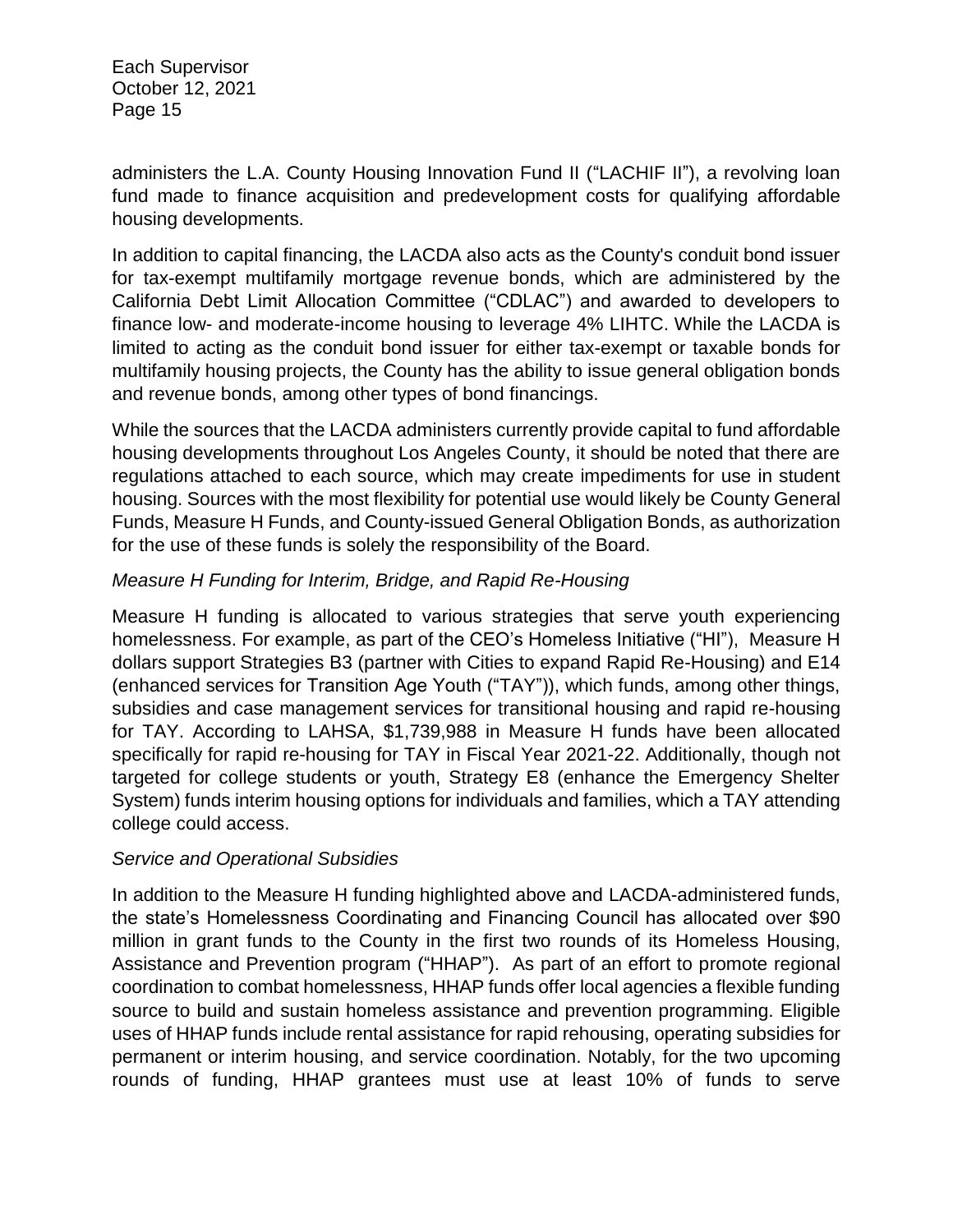unaccompanied youth between the ages of 12 and 24 years who are experiencing homelessness.<sup>14</sup>

The LACDA also provides short- and long-term rental subsidies through a collaboration with the Department of Health Services ("DHS"), the Department of Mental Health ("DMH"), and LAHSA – Section 8 HCVs and PBVs. These tenant-based rental assistance programs, however, are federally subsidized and qualify participants based on the HUD definitions of homelessness, which excludes most students unless they can otherwise fit into traditional definitions of homelessness as discussed in greater detail throughout the report.

#### *County- or State-Owned Land in Proximity to Colleges*

Los Angeles County has considerable land holdings throughout the County. A review of its properties near community college campuses can identify underutilized sites that may be able to accommodate student housing. The CEO's office is presently working to identify potential sites and will meet with Board offices to review any potential locations. County-owned properties near college campuses include offices, medical facilities, surface parking lots, and golf courses.

Partnership with other public agencies—especially the State of California's Department of General Services, which is guided by an Executive Order directing the agency to identify excess properties to be used for affordable housing—could identify other suitable publicly-owned land.

# **Additional Opportunities**

Stakeholder interviews revealed a robust network of existing infrastructure that offers immediate support to college students experiencing homelessness and housing instability. Indeed, in light of the time horizons of new housing development, several stakeholders emphasized the importance of short-term strategies that buttress ongoing efforts to mitigate the student homelessness crisis. The following section reviews a variety of these initiatives and how the County may invest in additional strategies to combat and prevent student homelessness.

*Potential Immediate Solutions for County Intervention*

# *Re-defining Student Homelessness*

As discussed throughout the report, the majority of operational subsidies and housing capital sources that presently exist to provide housing opportunities for unhoused individuals exclude some unhoused students that do not meet the traditional HUD definitions of homelessness. Campus Peer Navigators and Basic

l <sup>14</sup> The required set-aside also existed in the first two rounds of HHAP, however, the Board of Supervisors directed the CEO to increase the HHAP set-aside to 18%. The Board could take another similar action.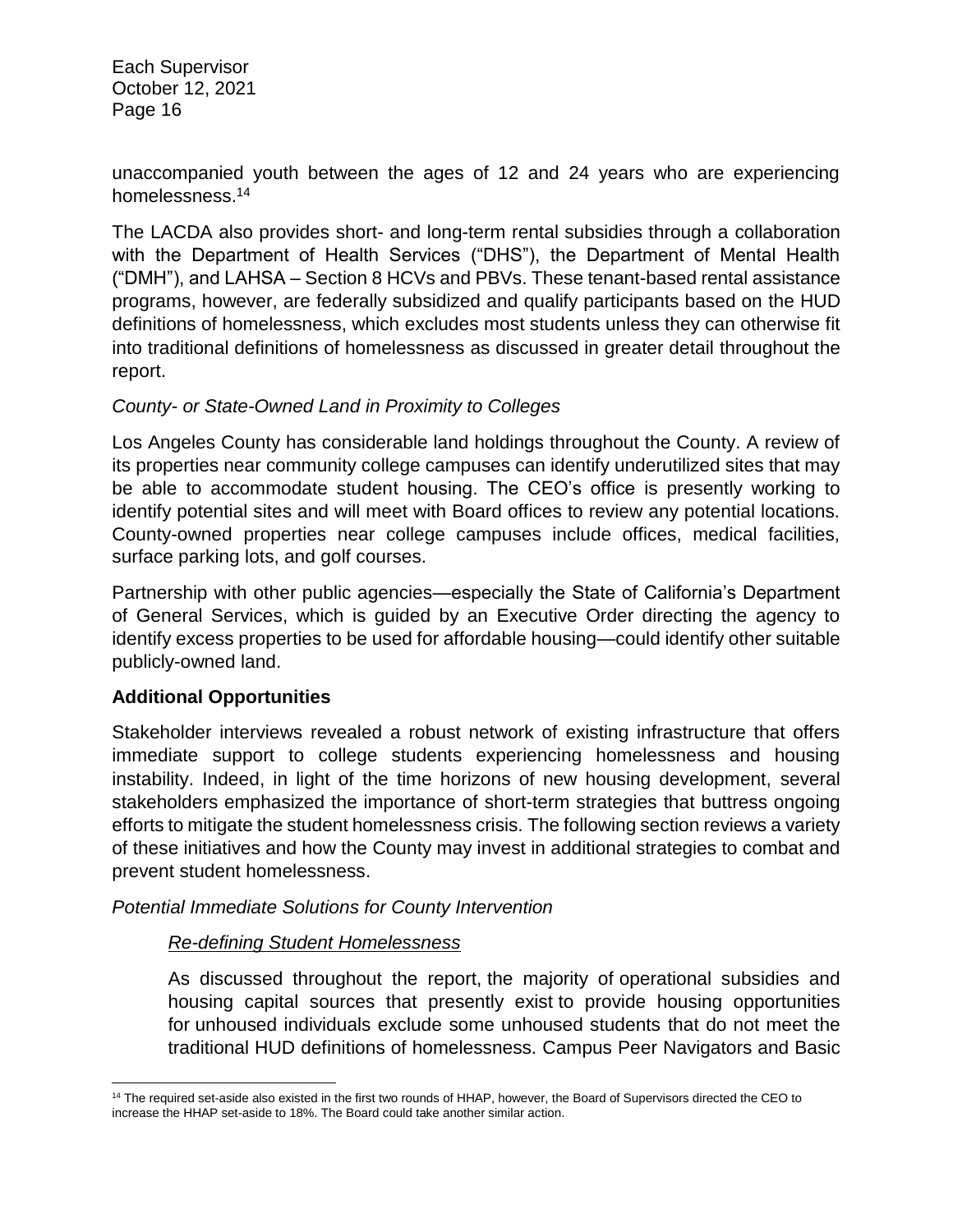Needs Coordinators are, in some instances, able to utilize the McKinney-Vento definition of Homelessness to better serve unhoused students. McKinney-Vento provides a broader definition of homelessness inclusive of, among other things, youth who are sharing housing of other persons due to loss of housing; are living in motels, hotels, trailer parks, or camping grounds; are living in emergency or transitional shelters; and are living in cars, parks, or public spaces.<sup>15</sup> Although Measure H does not require HUD definitions of homelessness, partners may leverage other funding sources that impose more stringent requirements. While the County may not be able to amend these other sources' definitions of homelessness, the County may be able to free up further resources that minimize the need for funds from sources with stricter definitions. In the long-term, the County should look to advocate for policy at the state and federal level to include more broad definitions of homelessness.

# *Funding Existing Efforts That Help to Alleviate Student Homelessness from a Holistic Approach*

In addition to students supported through Measure H's Homeless Services Delivery System, several mission-driven organizations throughout the region have established an infrastructure of shelter, services, and care dedicated specifically to college students experiencing homelessness. Identifying the particular challenges facing this population that fuel high rates of student attrition, these entities have partnered with educational institutions to address the desperate need for affordable housing and critical supportive services. Such student-centered programming includes not only access to stable housing, but also may include oneon-one tutoring, individual therapy, case management, and life-skills workshops. This model of housing and services described by stakeholders echoes the "wraparound" approach in supportive housing models, but tailored specifically to college students, who are generally ineligible for subsidized housing funded through conventional sources.<sup>16</sup>

For instance, through its College Success initiative, Jovenes, Inc. has partnered with colleges throughout the County to help unhoused students navigate opportunities for stable accommodations and services to support their academic success. These partnerships appoint Jovenes as a case manager for students experiencing homelessness. After initial assessment, Jovenes may offer students housing it oversees—through the master lease it holds for The Village or otherwise through its bridge or rapid re-housing programs—or may refer students with acute housing needs to the County Coordinated Entry System (CES) for access to

 $\overline{\phantom{a}}$ <sup>15</sup> https://uscode.house.gov/view.xhtml?path=/prelim@title42/chapter119/subchapter6/partB&edition=prelim

<sup>&</sup>lt;sup>16</sup> Notably, however, students are eligible for Interim Housing and Rapid Re-Housing through the Homeless Services Delivery System funded through Measure H.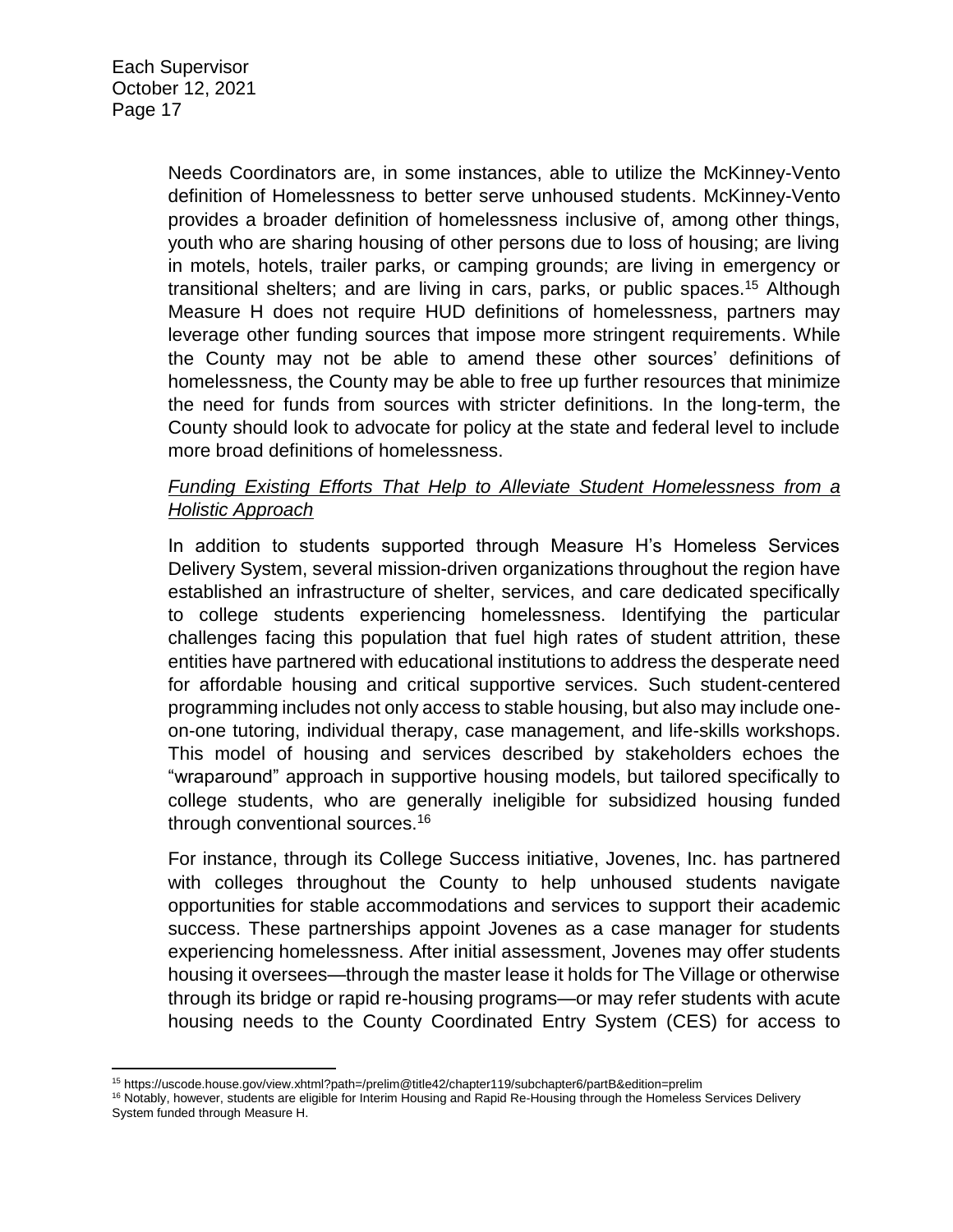additional resources. Similarly, Shower of Hope and LA Room & Board have both implemented their own holistic, student-centered programs, which use leased properties to offer housing and services to students experiencing homelessness.

Notably, these partnerships between non-profit organizations and institutions rely largely on private donor funds, the participating schools' general funds, or a limited state grant for basic needs of students experiencing homelessness. As a result, the capacity of these programs is extremely limited and the need for affordable housing and services greatly outstrips the supply overseen by these entities. This existing infrastructure among regional non-profits represents an immediate opportunity for County investment, which may strengthen and broaden the reach of such critical resources and support services for college students.

In addition to aiding in the capacity building of existing nonprofit organizations, it was also learned that not all colleges have access to an on-site case manager, which in many cases leaves some Basic Needs Coordinators and other college employees to step in and fill these roles. Cerritos College is one such institution with access to funding for an on-site case manager and has cited their work as being essential to the ongoing success of their students. Funding case management services at colleges may also represent an immediate opportunity for County investment; for example, the County could further support its existing network of Campus Peer Navigators funded through Measure H dollars.

#### *General Rent Subsidy Money*

The 2019-20 state budget allocated \$9 million a year over the course of three years to the California Community College System to support basic housing needs of students experiencing homelessness as part of the College Homeless and Housing Insecure Pilot Program. The funds can be used for rapid rehousing, wraparound services, and rental subsidies for eligible students. The California Community College Chancellor's Office allocated those funds to 14 colleges, including \$700,000/year for three years to each of the following four colleges in Los Angeles County:

- Antelope Valley College;
- Cerritos College;
- Long Beach City College; and
- Los Angeles Southwest College.

The Chancellor's Office selected the 14 recipients based on the availability of lowincome housing in the area, the percentage of students receiving Pell grants, the percentage of foster or former foster youth students, the percentage of student veterans, and the percentage of students living with a disability. Campuses were also rewarded if they had effective relationships with community-based housing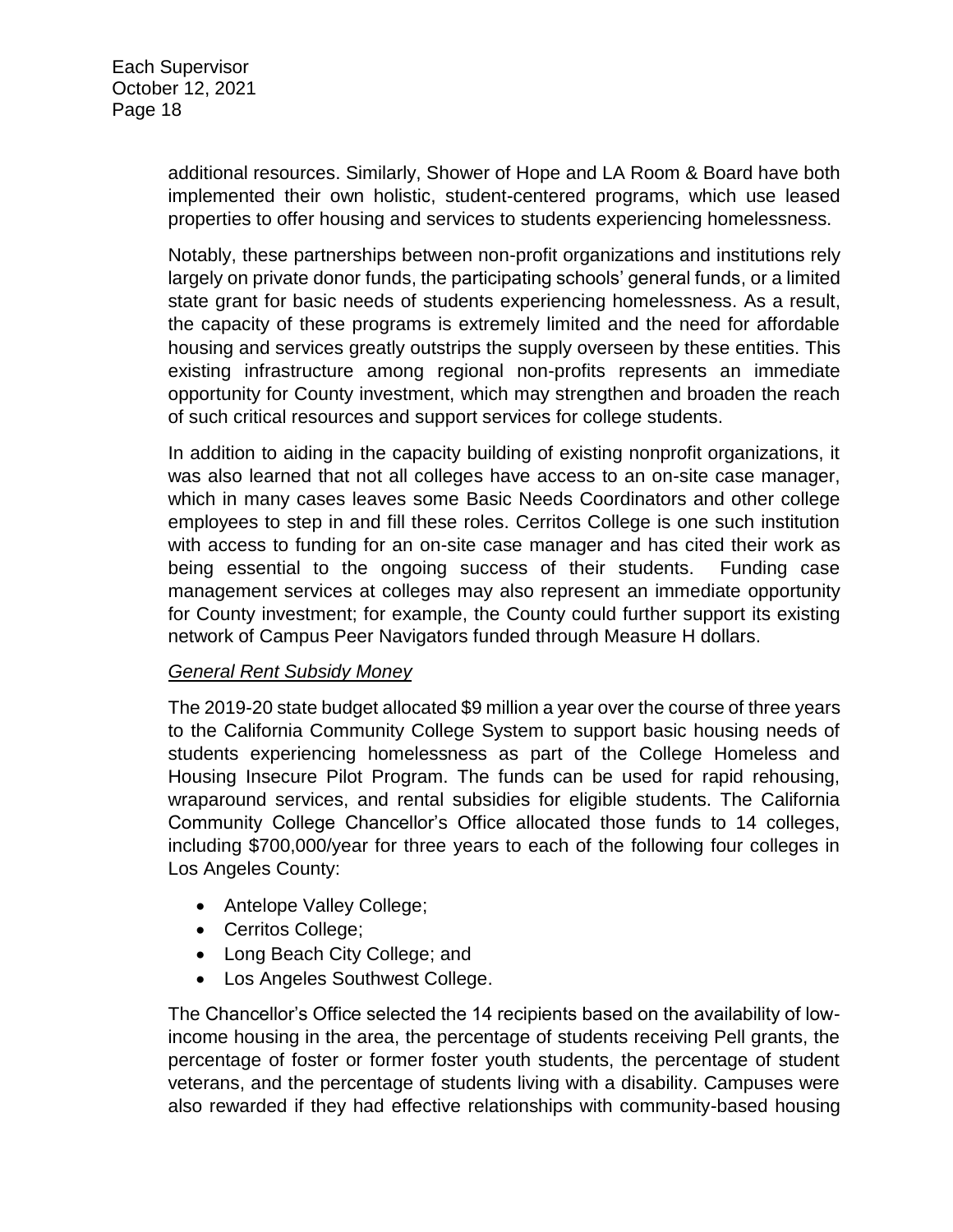organizations. As noted earlier in this report, Cerritos College uses \$634,800 of its annual grant funding to pay Jovenes for operating The Village student housing. Long Beach City College uses \$565,000 of its funds to pay Jovenes to operate a master leased apartment building near the campus; those funds cover rental support for 30-40 students, move in costs, emergency aid, two on-campus outreach staff members, and program administration. Antelope Valley College ("AVC") agreed in September 2020 to use \$470,000 of its state grant funding for The People Concern ("TPC") to provide rental assistance, housing navigation and location services, move-in services, and case management services to up to 20 students referred by the college.<sup>17,18</sup> AVC has also set aside \$39,000 of that funding for temporary hotel stays for students experiencing homelessness.<sup>19,20</sup>

A later section of this report will describe a similar funding source approved in the 2021-2022 state budget that provides \$100 million to support basic needs including housing and food.

#### *Safe Overnight Parking*

Another consideration for community colleges seeking to meet the needs of their students who are experiencing homelessness is whether to provide safe overnight parking. California's AB 302 would have required community colleges to open their parking facilities to students experiencing homelessness, but the bill died in the Senate in 2020 after receiving approval by the full Assembly and some Senate committees. The bill was opposed by the Community College League of California, which advocates for its 73-member community college districts in the state. San Diego County's Palomar College in 2019 considered a safe overnight parking proposal by the student government, but overnight parking on campus remains prohibited.21,22 West Valley College in the Silicon Valley city of Saratoga joined with local houses of worship in 2019 to begin a safe overnight parking initiative.<sup>23</sup> A different lot is available each month for safe overnight parking for college students and others who are sleeping in their cars.

While Safe Overnight Parking provides a temporary solution, as it is well known that many students sleep in their cars on a nightly basis, it should not be lauded as a complete solution and should be very thoughtfully considered if implemented. In several stakeholder interviews it was discussed that Safe Overnight Parking can, in fact, add significant challenges for students and colleges with policing,

 $\frac{1}{17}$ 

<sup>21</sup> https://www.kpbs.org/news/2019/jun/03/palomar-college-considers-allowing-homeless-studen/

https://go.boarddocs.com/ca/avc/Board.nsf/files/BT239T05D2A1/\$file/MOU%20The%20People%20Concern%20for%20Housing.pdf

<sup>18</sup> https://www.avpress.com/news/avc-poised-to-aid-homeless-students/article\_65e83d3c-0b68-11eb-85bf-df13925134af.html <sup>19</sup> https://go.boarddocs.com/ca/avc/Board.nsf/goto?open&id=BXHRMH6D2BDC

<sup>&</sup>lt;sup>20</sup> The uses of the Southwest College allocation were undetermined for this report.

<sup>22</sup> https://go.boarddocs.com/ca/pccd/Board.nsf/files/BBYPGH648BB1/\$file/ASG%20Overnight%20Parking%20Report.pdf

<sup>23</sup> https://www.usatoday.com/story/money/2019/06/10/homelessness-among-college-students-growing-crisis/3747117002/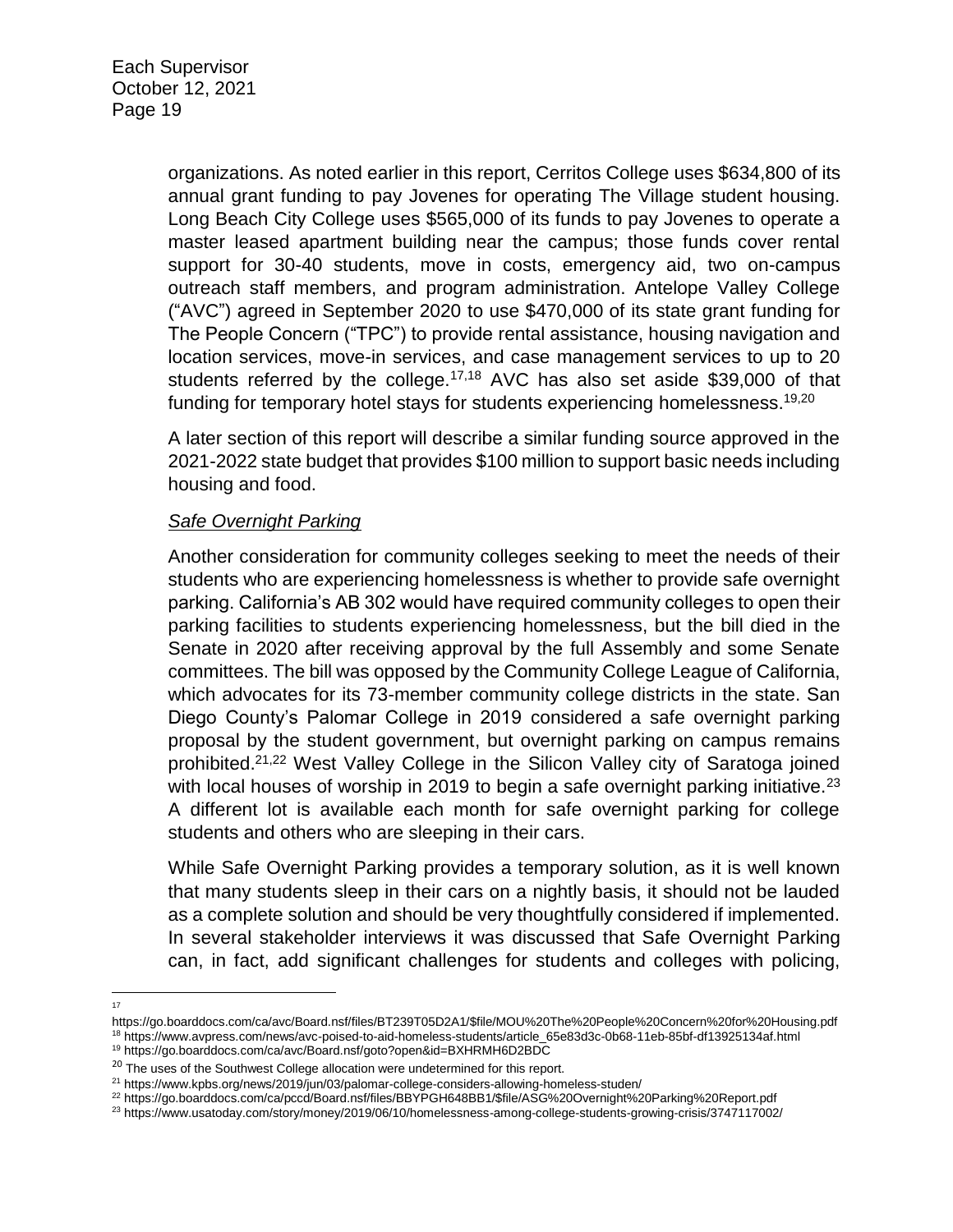safety, liability, security, and vandalism, among other things. It should also be noted that many colleges do not support this model.

# *Potential Long-Term Solutions for County interventions*

While stakeholders have identified several key areas wherein the County can aim to address the issue of student homelessness and housing insecurity in the immediate-term, the County should also continue to direct efforts to fill the larger gaps in housing access and affordability in the long-term as well. The following section reviews a variety of proposed long-term strategies, including providing funding, resources, technical assistance, and support to solutions aimed at providing housing development opportunities for unhoused college students.

# *Rapid Re-housing and Transitional Housing*

Rapid re-housing and transitional housing models represent two flexible interim strategies to support students experiencing homelessness. Although these approaches are categorized as "long-term" solutions, these models can be implemented without ground-up new construction. For example, rapid re-housing integrates case management, housing navigation, and temporary housing subsidies to help unhoused individuals secure permanent housing.<sup>24</sup> Similarly, transitional housing offers interim shelter typically for unhoused individuals identified through the CES—as a temporary measure for persons receiving navigation services for permanent housing.<sup>25</sup> In effect, both models are critical strategies that serve to prevent prolonged periods of housing instability and homelessness.

Although these strategies are generally administered by LAHSA through its CES, organizations focused on student homelessness currently oversee programs that implement these models in partnership with colleges. As discussed above, Jovenes offers students access to rapid re-rehousing and transitional housing in collaboration with Cerritos College and Long Beach City College, which support the program with their state College Homeless and Housing Insecure Pilot Program grant funds along with Jovenes's private funds.

It is worth emphasizing that certain institutions and funding sources define homelessness differently, which limits the capacity of rapid re-housing and transitional housing programs for housing insecure college students. For instance, the underlying funds for the Cerritos College and Jovenes partnership depend upon their respective definitions of homelessness, which include housing insecurity (e.g. "doubling up").

l <sup>24</sup> https://homeless.lacounty.gov/wp-content/uploads/2017/12/25-Glossary-of-Terms-and-Acronyms.pdf  $25$  Ibid.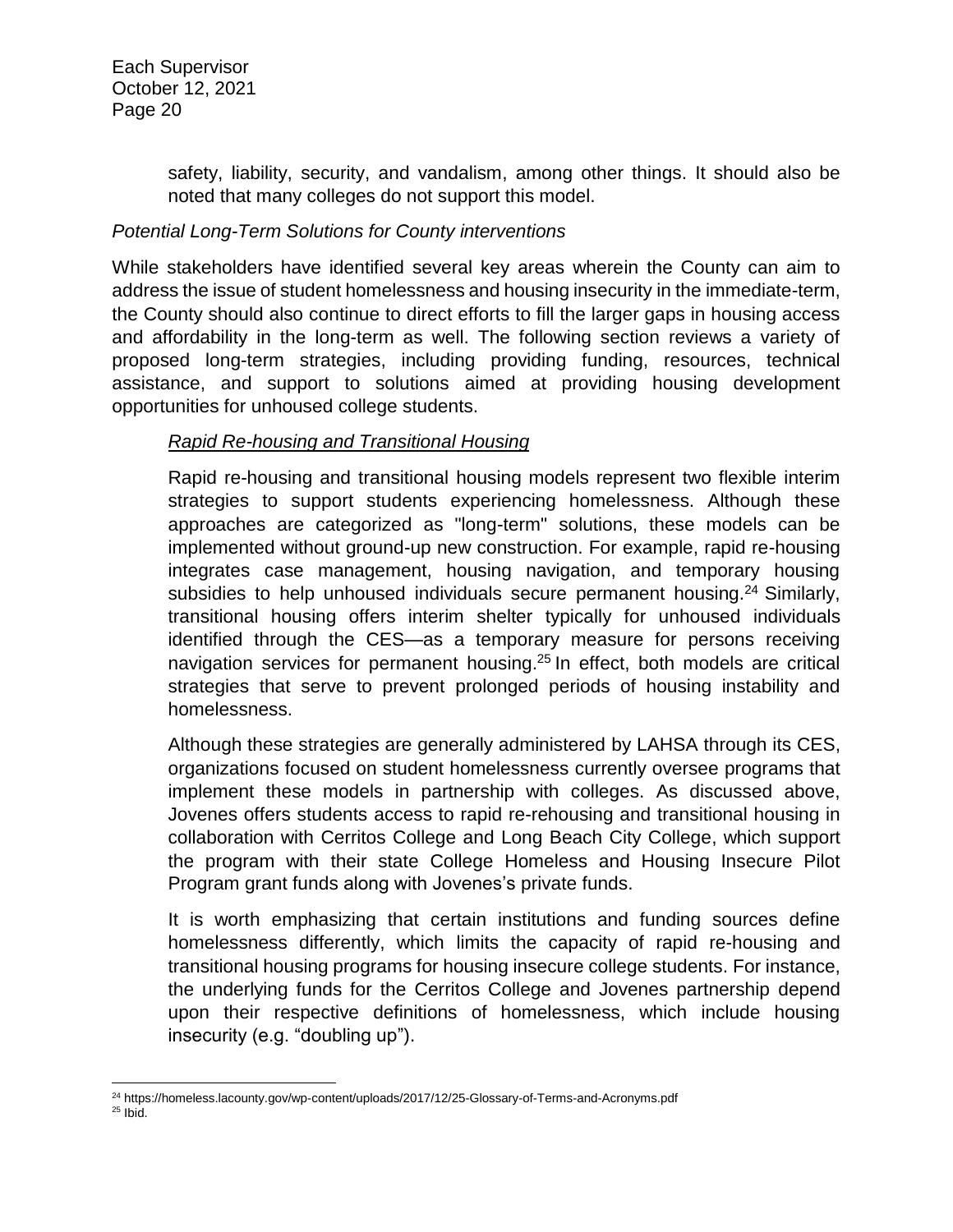# *Master Leasing and Other Finance Models*

As discussed in greater detail in the Analysis of Potential Financial Models and the Analysis of Existing Financial Models sections of the report, there are a variety of financial structures that could be employed for the development and operation of affordable housing for unhoused college students. The range of finance models that exist indicate that there is not a standard approach to this type of development, however, the County could look to employ or support any one of these strategies in partnership with local colleges.

# *Supporting Adaptive Re-Use Models*

Several adaptive re-use models are currently in operation throughout Los Angeles County and are working to serve the needs of an unhoused student population. The Opportunity House operated by LA Room and Board, and two properties operated by Shower of Hope through *Hope Housing for Students* in San Gabriel Valley and East LA, represent several successful examples of this model. These affordable student housing developments were sites with existing improvements that were identified either by the partnering college, private donors, or by the operating organizations; the properties were then donated and retrofitted to house a student population with all of the necessary amenities including bedrooms, bathrooms, kitchens, community rooms, game rooms, and study rooms. LA Room and Board has identified an additional site in Pasadena, in collaboration with a private donor, in which they plan to apply this model to refurbish and house college students in the area. Adaptive re-use of existing structures that are near college campuses can provide housing much quicker than new development can, and adapting housing in partnership with experienced organizations that provide comprehensive wraparound services, like Shower of Hope, LA Room and Board, and Jovenes is critical. The County can look to support the adaptive re-use of more sites by providing the necessary capital for acquisition or rehabilitation, or providing underutilized County-owned property.

# *Tax-Exempt Bond Financing*

Tax-exempt bond financing is the cornerstone of both public facilities construction and a substantial portion of affordable housing development in California. Taxexempt bond financing is complex and generally carries high transactional costs associated with its complexity, so the execution is typically reserved for large projects (> \$30 million) that justify such transaction costs.

In the current lending environment, the traditional financial advantages of lower interest rates through tax-exempt debt are nominal at best because of historically low rates. Therefore, the implicit subsidy derived from tax-exempt financing is not a driver of development feasibility or affordability. Tax-exempt bond financing does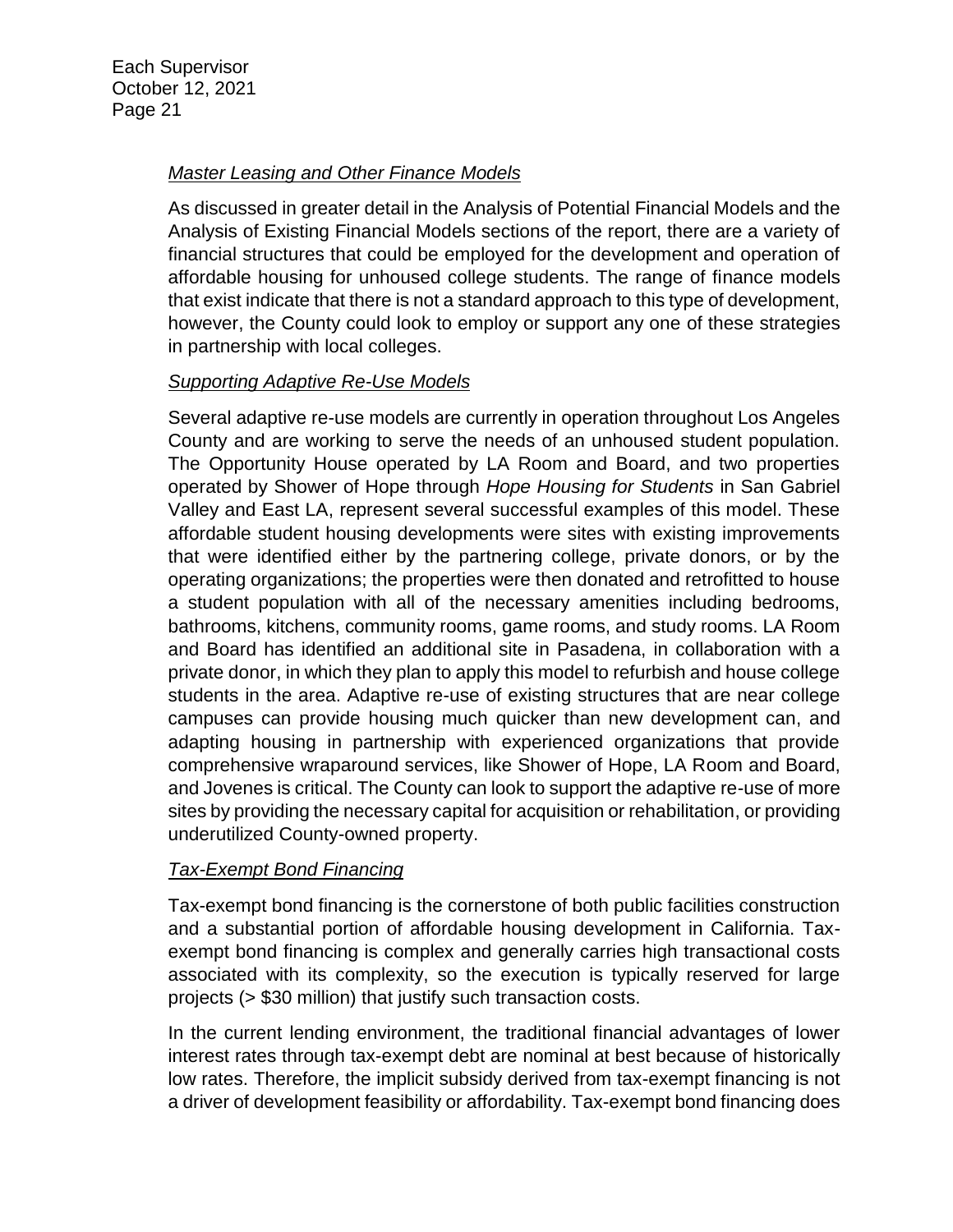offer a source of large-scale debt at affordable rates, which should offer a reasonable degree of flexibility across a range of development options, including public-private partnerships. Note that tax-exempt bond financing for student housing would occur through what is termed a "conduit" structure, where the issuer assumes no risk or obligation related to bond repayment. That burden must be carried by the development entity and may or may not include credit enhancement from an outside entity (which raises the rating and lowers the interest rate on the bonds).

There are two public issuers in California that have recently issued bonds for housing at community colleges: the California School Finance Authority<sup>26</sup> (issuer of bonds for the SRJC project) and the California Community College Finance Authority (issuer of the bonds for the OCC project). Neither of these sources of tax-exempt bond financing require housing affordability to be a factor for eligibility, so unlike competitive tax-exempt private activity bonds regularly used for affordable housing development, this financing will not be a determinant or driver of affordability levels. Moreover, tax-exempt bond issuance requirements introduce additional obstacles to this financing mechanism that further undermine feasibility.

#### *Homekey*

California's Homekey program, which in 2020 provided more than \$840 million to facilitate the expansion of homeless housing statewide, has been extended for two more years with \$2.75 billion of funding. While Homekey is typically associated with hotel/motel conversions into permanent housing, the funds can be used for a variety of acquisition/rehab projects, as well as new construction. One 2020 Homekey project, noted earlier in this report, serves students at Imperial Valley College who are experiencing homelessness. The continued funding can be considered for either acquisition/rehab, master leasing, or new construction of housing for students experiencing homelessness. Given Homekey's requirement for short turnaround projects—funding must be expended within eight months and construction and rehab must be completed within one year—there are significant challenges for conventional new construction to work under Homekey. Projects with short timeframes, seen with IVC's factory-built tiny homes or Cerritos College's acquisition of a townhome development, would make strong Homekey candidates.

 $\overline{\phantom{a}}$ <sup>26</sup> The State authority derives from Section 17180 of the Education Code, which permits the California School Finance Authority to make loans to a participating party to finance or refinance a project. The proposed project can be considered an educational facility under the definition of project in Section 17173(j) of the Education Code. The California Attorney General's Office (AG) has previously determined that on-campus student housing fits within the definition of educational facility described above.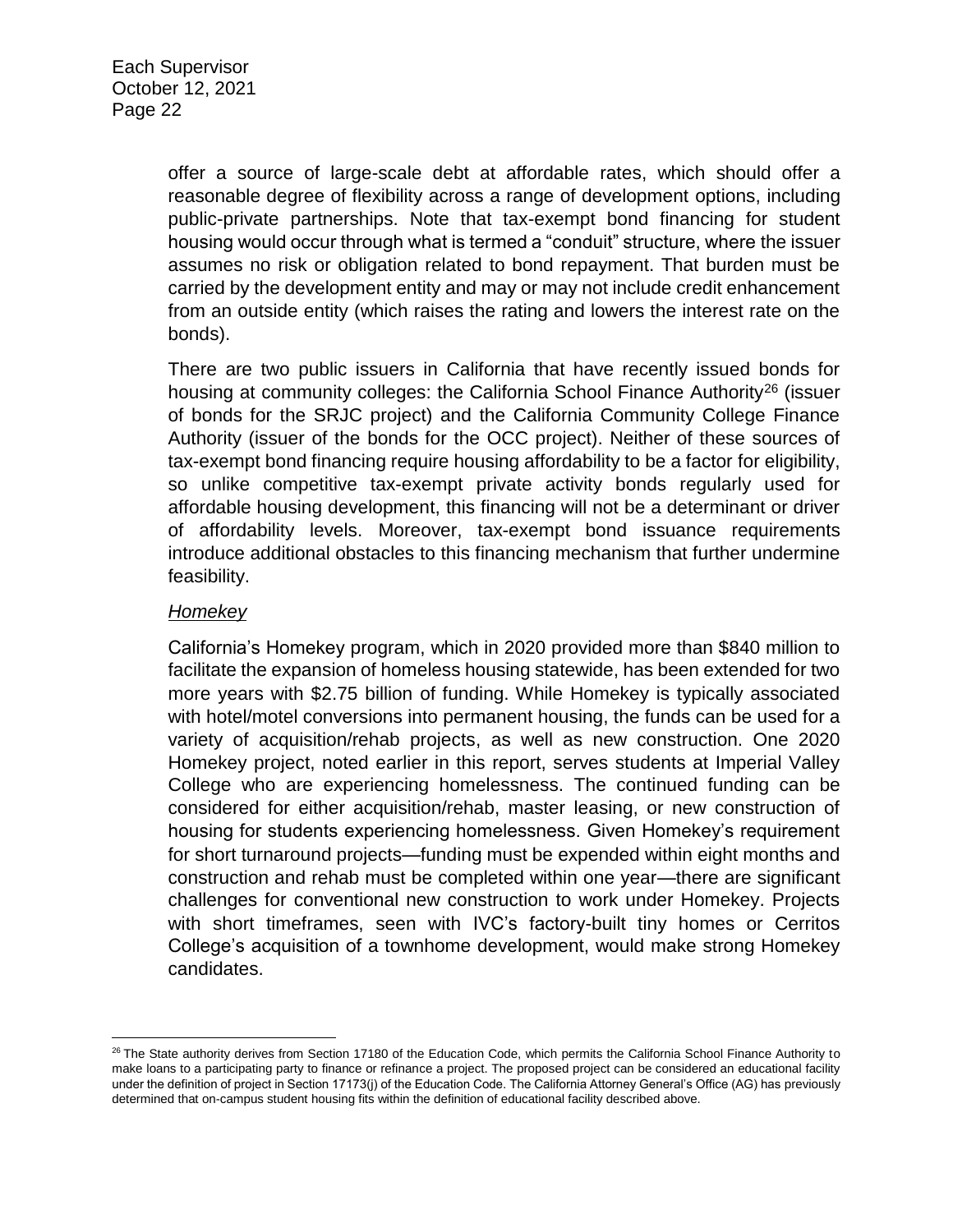The 2021 NOFA for \$1.45 billion of Homekey funds includes a geographic setaside of nearly \$359 million for Los Angeles County as well as a separate \$116 million set-aside for Homekey projects that serve homeless youth or youth at-risk of homelessness, both of which could be available for community college housing. The youth population includes former foster youth up to 25 years old. To qualify as a homeless youth project, the following criteria must be met:

- At least 25% of units are reserved for homeless youth or youth at risk of homelessness,
- Applicants include a nonprofit with experience serving homeless youth or youth at risk of homelessness,
- The site must have reasonable proximity to youth-centered amenities, including, but not limited to, community colleges, universities, trade schools, apprenticeship programs, employment programs, childcare centers for parenting youth, and community centers for youth (e.g., LGBTQ+ centers, drop-in youth centers).

Projects for homeless youth who are community college students would be competitive for the \$116 million in statewide homeless youth funds, leaving the County's \$359 million geographic set-aside for other Homekey projects. Moreover, homeless youth projects qualify for a baseline per-unit allocation of \$175,000, which is about \$28,000 more than the average per-unit state award to the 28 Homekey projects awarded in Los Angeles County in 2020.<sup>27</sup> Projects are also eligible for additional state funding, if matched with an equal amount of local funding, up to \$100,000 per door. Overall, a homeless youth project is eligible for up to \$275,000 per unit in state Homekey funding, provided the locality applying provides \$100,000 per unit. Homekey funds can also cover a per unit per month operating subsidy up to \$1,400 for up to three years.

The County, therefore, can collaborate with community colleges to identify suitable Homekey sites near the 23 campuses in the County and could potentially provide technical assistance with the application process. Applicants can partner with an identified nonprofit partner, like Jovenes, Shower of Hope, or LA Room and Board, all of which have considerable experience working with the target population of community college students experiencing homelessness, to create a more competitive application. Some colleges, including Rio Hondo College, have already identified potential Homekey sites and have expressed interest in partnering with the County.

 $\overline{a}$  $^{27}$  In 2020, Homekey funded the 1,832 units of housing for a total HCD award of \$268,374,750. This does not include additional costs borne by local governments.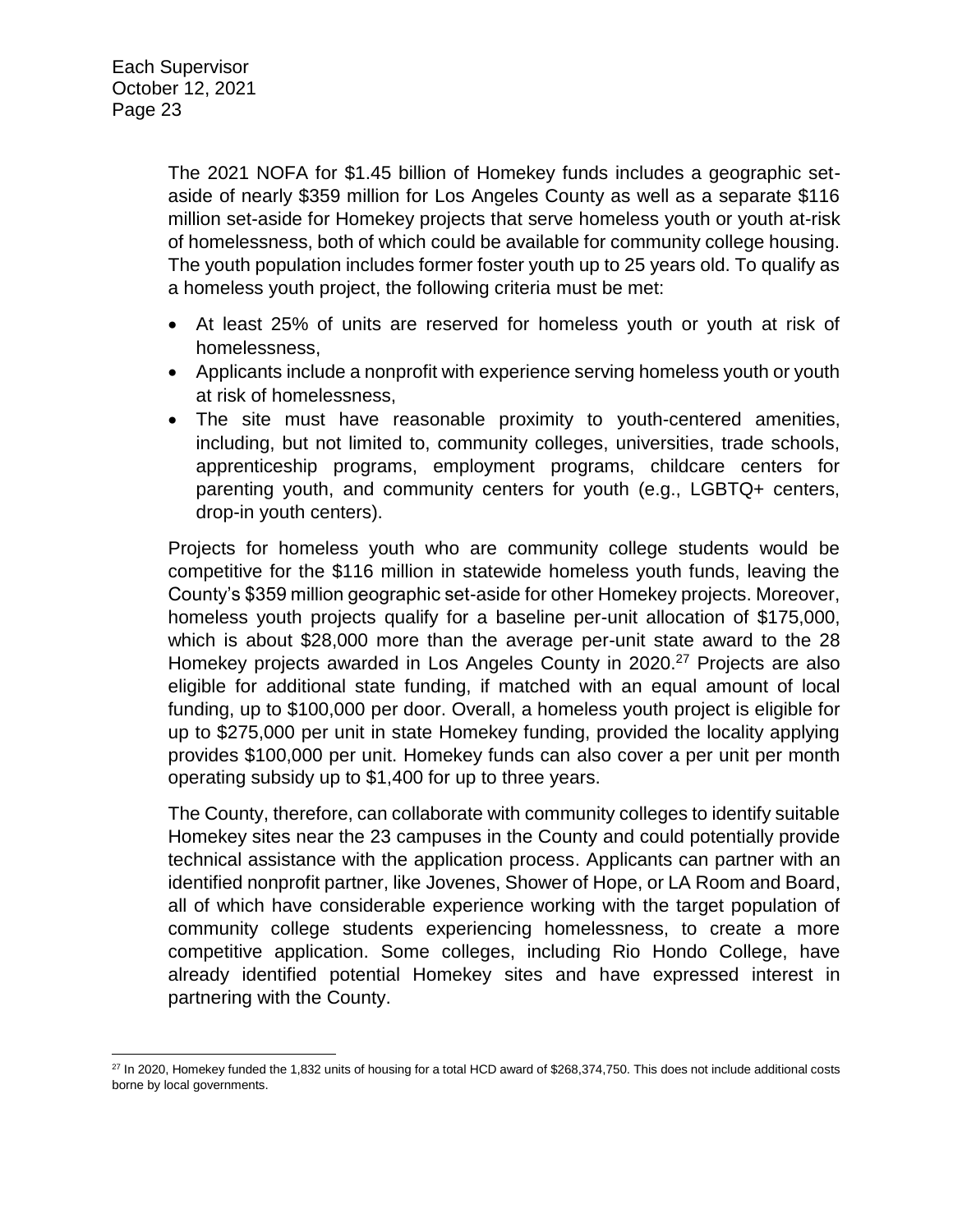#### *New Resources from the State Budget*

The 2021-2022 state budget includes two major, one-time funding sources for community colleges to use for housing. First, the budget includes \$100 million for basic needs including housing and food insecurity support, similar to the \$9 million provided as part of AB 74 in the 2019-2020 budget act. Secondly, the budget includes \$1 billion for planning and construction of affordable student housing. Both of these pools of funding will be distributed over the next three years.

It is not yet clear how the \$100 million in basic needs funding will be distributed among the state's community colleges. These funds can be used for a wide range of student support. To promote the need for affordable student housing, colleges can be encouraged to use whatever share of this funding they receive as rent subsidy or operational funding for supportive services, as Cerritos College and Long Beach City College do in partnership with Jovenes.

The \$1 billion fund, part of the Higher Education Student Housing Grant Program described in AB 169, is dedicated to developing affordable student housing.<sup>28</sup> Half of the funds are for planning and feasibility studies, while \$500 million is reserved for housing development, including acquisition and rehabilitation. Legislation states that colleges will be able to propose housing projects by October 13, 2021, for selection in a subsequent budget act, to be enacted by March 2022. The housing built with these funds must be for students enrolled in at least 12 units and must prioritize low-income students who meet one of the following three criteria:

- 1. Eligible to receive Pell Grant or Cal Grant financial aid,
- 2. An exemption from paying nonresident tuition provided the student meets income criteria of the California Dream Act, or
- 3. A fee waiver from a California community college.

According to legislation, the applications must meet the following criteria:

- Applications must include the following information: the project goals, costs, number of students to be housed, timeline for the project, financial feasibility of the project, anticipated impact on the campus' ability to accommodate California resident enrollment growth, and a commitment to construct the project within the resource needs identified in the proposal;
- Construction on the project should begin by December 31, 2022, or by the earliest possible date thereafter;
- Rents must be affordable to a one-person household earning 50% of the Area Median Income ("AMI");

 $\overline{\phantom{a}}$ <sup>28</sup> https://leginfo.legislature.ca.gov/faces/billTextClient.xhtml?bill\_id=202120220AB169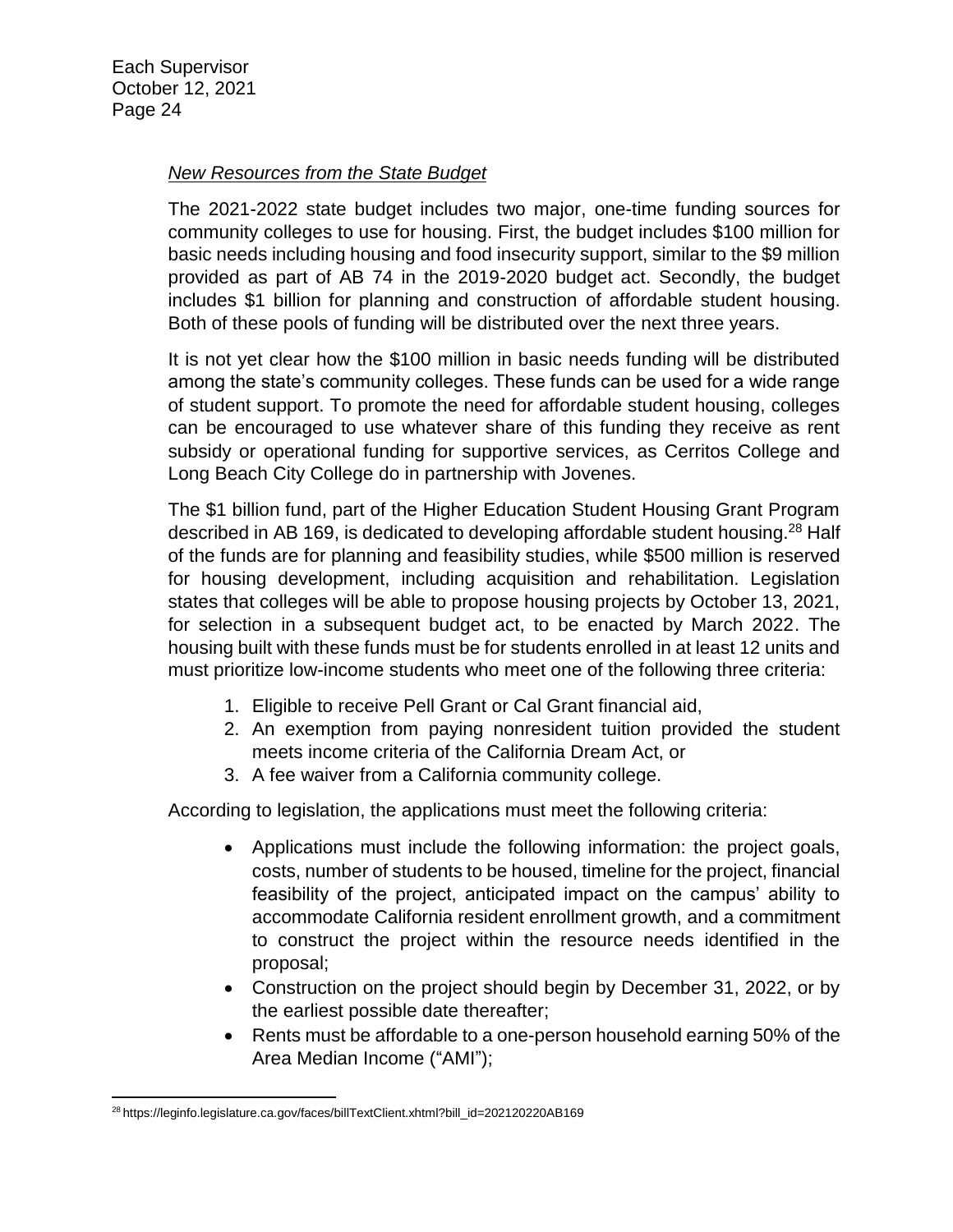- The units have affordability restrictions in perpetuity;
- The housing must be prioritized for low-income students;
- Eligible students renting housing in the facilities shall be permitted to live in the facilities for the full academic or calendar year so long as the student remains enrolled in the applicable campus; and
- Students renting housing in the facilities can temporarily be enrolled in less than 12 units if they demonstrate an exceptional circumstance such as illness or injury, as determined by the applicable campus.

Given the number of community colleges around the state and the significant need for affordable student housing, it is likely that there will be significant competition for both the planning/feasibility funds and the development funds. The County could encourage colleges to apply for these funds and provide real estate development expertise in guiding the predevelopment process to create competitive projects where needed.

#### *Relevant bills in legislature*

There are currently two bills in the California Legislature most relevant to developing affordable housing for community college students experiencing homelessness:

• SB 330 (Durazo) Los Angeles Community College District Affordable Housing Pilot Program - This bill expands the ways in which a community college district can enter a joint occupancy agreement with a private person, firm, or corporation to provide its students and employees with affordable housing. It directs the LACCD to develop and implement a pilot program to provide affordable housing to district students or employees, with priority to low-income students experiencing homelessness.<sup>29</sup>

Status: Passed the Senate and the Assembly. Awaiting Governor's signature.

 SB 290 (Skinner) Density Bonus Law - Improves and clarifies the state's Density Bonus statute to ensure it achieves its intended outcome of increasing affordable housing production. This bill will make it easier to build density bonus projects and provides incentives to build affordable housing for low-income students. Specifically, the incentives go to student housing where 20% of the units dedicated to lower-income students, affordable at 65% of single-room AMI, with priority to students experiencing homelessness.<sup>30</sup>

Status: Signed by Governor Newsom on Sept. 29, 2021.

l <sup>29</sup> https://leginfo.legislature.ca.gov/faces/billStatusClient.xhtml?bill\_id=202120220SB330

<sup>30</sup> https://leginfo.legislature.ca.gov/faces/billNavClient.xhtml?bill\_id=202120220SB290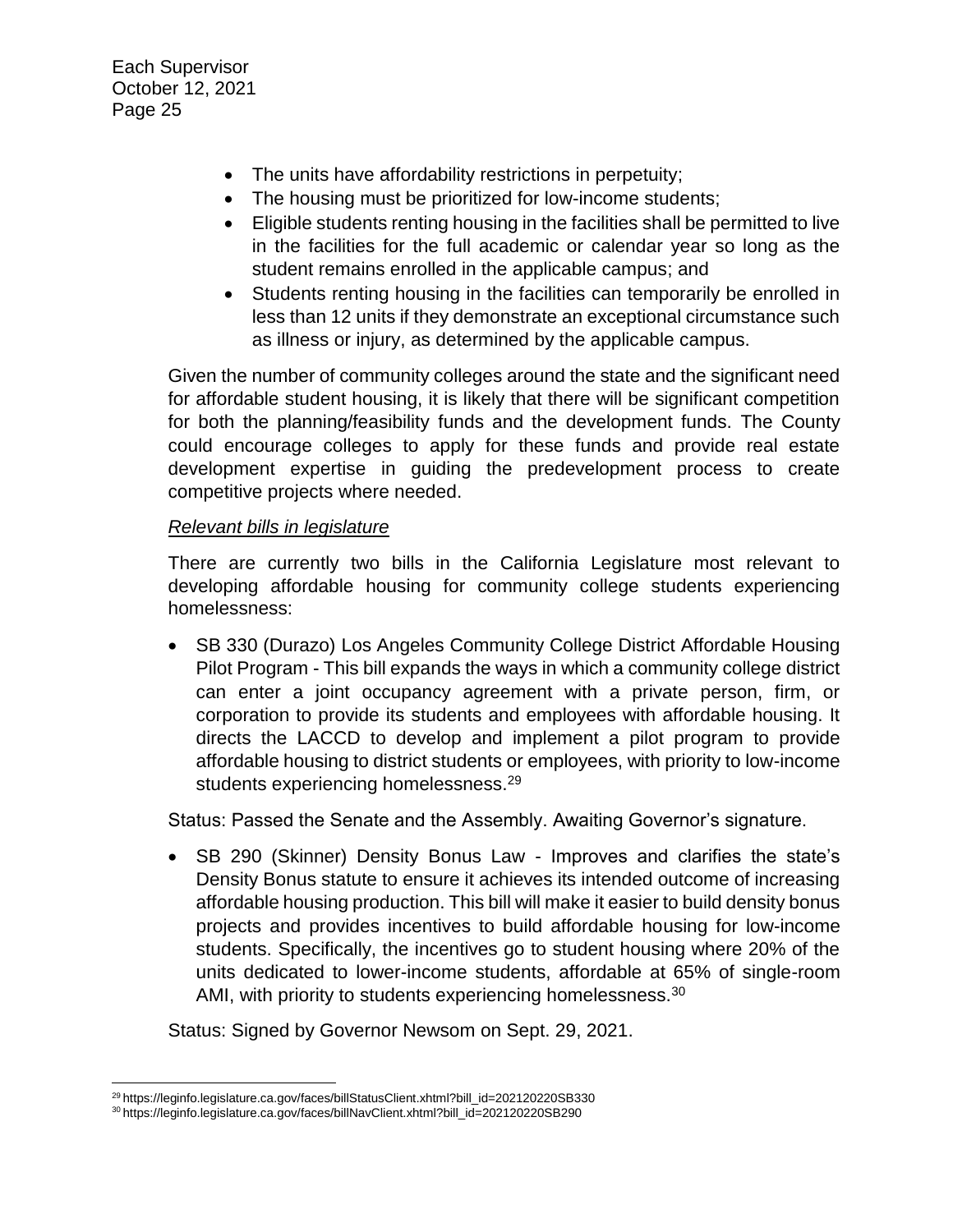#### *Zoning Incentives*

While community colleges can generally build student housing on their campuses because they are zoned for an educational institution, off-campus properties will need to be zoned to allow the kind of housing being pursued. Jurisdictions near Los Angeles County's community colleges can offer zoning incentives to affordable housing developments, including those that prioritize community college students experiencing homelessness. A 2017 report by the California Homeless Youth Project, Resources Supporting Homeless Students at California's Public Universities and Colleges, provides the following recommendation to localities:

"To assist students who struggle with housing insecurity, local governments should provide incentives and supports that encourage nonprofit developers to build or establish affordable housing near colleges and universities. Incentives may include density bonuses, fee waivers or deferrals, subsidies, and low or no-cost financing."<sup>31</sup>

The County can adopt such incentives and encourage cities to do the same. While such incentives do not address the need for capital and operating funds, they can open up additional sites for potential development, as well as reduce the cost of developing such housing.

#### **Other Considerations**

One set of considerations exists around tenure and occupancy in such housing. In creating affordable housing for college students experiencing homelessness, housing providers will need to distinguish between whether they are providing student housing that is available during the academic term, year-round housing that happens to be targeted for college students, or permanent housing with a mix of students and staff.

- o **Academic-term housing** is typically vacated during the summer and possibly during the winter and spring breaks as well. This would create a significant gap for students who would otherwise be unhoused. Providing low-cost dormitory accommodations may still be helpful for students who otherwise have unstable housing or living in crowded or substandard conditions. However, dormitory-style housing would not address the needs of homeless students.
- o **Year-round student housing** offers a conventional home that is not tied to an academic calendar. An important question to answer, however, is whether students retain access to the housing after completing their studies at the community college. Students may complete their time at the community college no longer needing the deeply affordable housing; for example, graduates may have secured a higher-paying job or are entering a four-year university that provides

 $\overline{\phantom{a}}$ <sup>31</sup> https://www.library.ca.gov/wp-content/uploads/2021/08/CollegeSupportsReportPDF4-27-17.pdf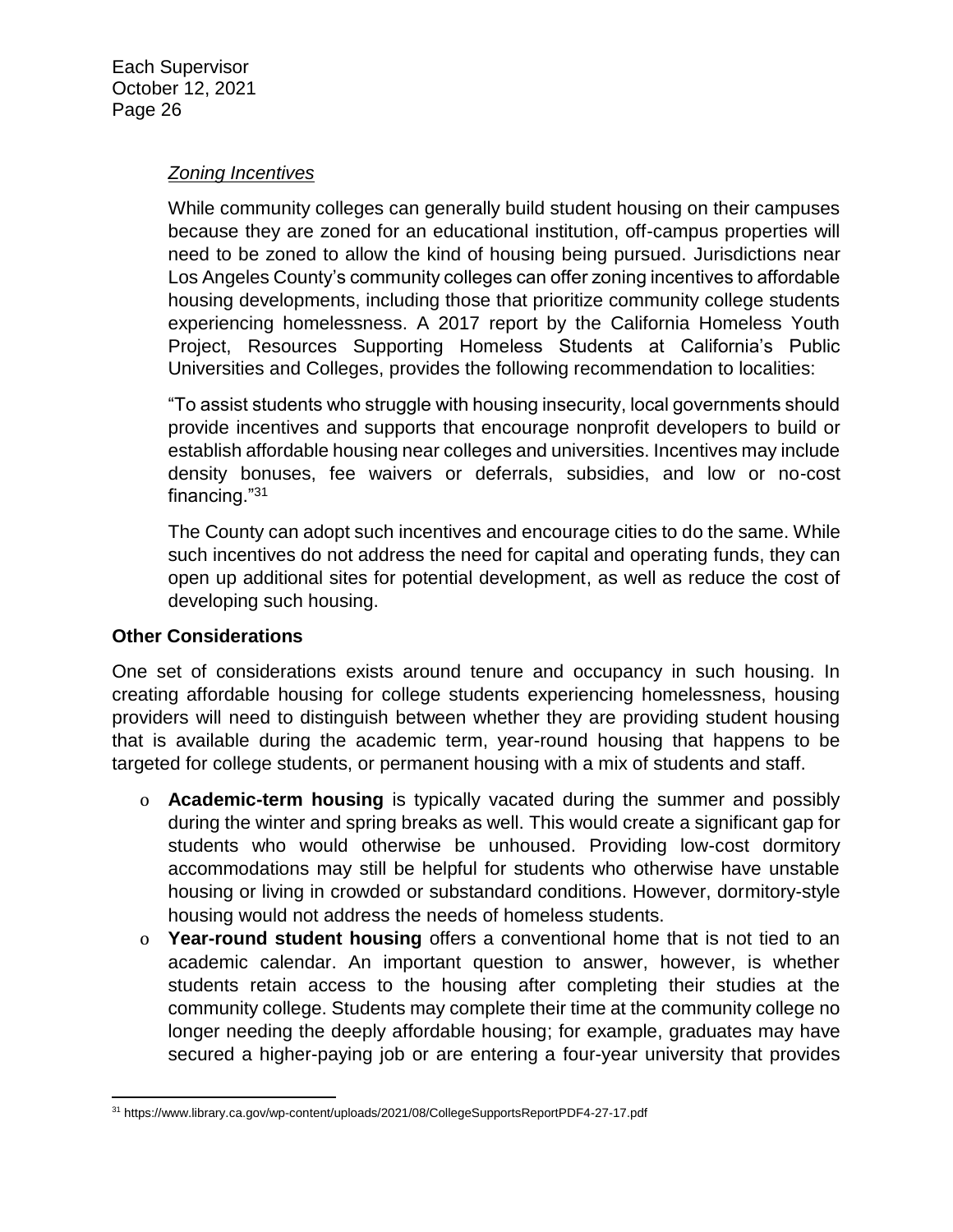housing. Colleges and housing providers, however, should make clear agreements with students residing in the housing at what point, if any, they are no longer eligible for the housing; and if the resident is to move on after finishing their time at the school, the college should ensure it provides assistance in finding new housing.

o **Permanent housing for students and staff** is a potential strategy that some colleges consider and is included in SB 330. Housing providers will need to consider whether providing mixed housing for students and staff is appropriate and, as with exclusively-student housing, what sort of threshold criteria residents need to meet.

As discussed, one challenge in offering affordable housing to community college students experiencing homelessness is whether they can remain in the housing upon completing their studies. Colleges will want to ensure there is turnover in the affordable student housing; the low-cost housing is envisioned not a long-term solution but rather as temporary support for the two or three years a student is enrolled in the college. One solution to this challenge is to tie the subsidy to general student housing that is run by the college. This can ensure low-income students at-risk of homelessness are able to access the low-cost housing they need, while also ensuring that subsidy can go to another student when one moves on from the college. Such an approach would require a college to develop their own on-campus housing and make it available to the general population, while also creating a pool of subsidy for students in need. This has been the model at the College of the Redwoods in Eureka. The Redwoods Room & Board Scholarship Fund costs about \$50,000 a year to house and feed eight students and is covered by private donations.<sup>32</sup>

Some colleges that provide affordable housing for students experiencing homelessness set clear enrollment and academic standards. It will be imperative for housing providers to determine the following:

- o **Enrollment standards**: How many course units must a student be enrolled in to be eligible for the housing? For how long must the student have already been enrolled in the college? What if the student is not enrolled for the summer session or takes a semester off?
- o **Academic standards**: Do students accessing the affordable housing need to have a minimum grade point average? If so, does the college offer some relief or support to students whose grades have fallen below the standard? Do students need to follow any other academic guidelines?
- o **Homelessness standards**: How is the college defining a homeless student? Do students need to be referred from an academic counsellor, the homelessness

 $\overline{\phantom{a}}$ <sup>32</sup> https://www.redwoods.edu/Foundation-Home/Room-and-Board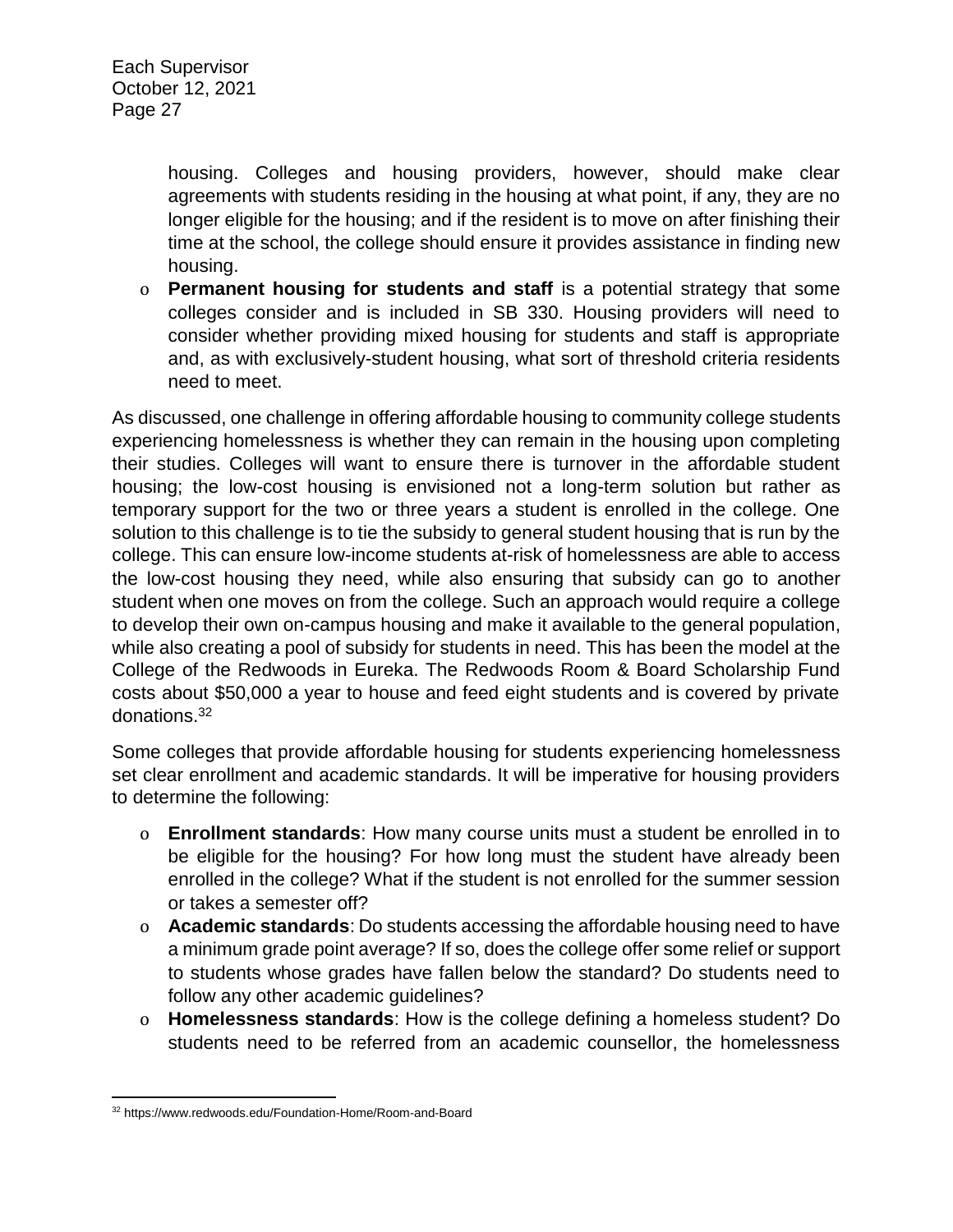> system, or some other mechanism? Are there age requirements, such as being a transitional age youth (TAY), up to 24?

Student housing built with the recently-approved state funding in the 2021-22 budget addresses some of these questions. The funding would require residents to be enrolled in 12 units—with some flexibility for exceptional circumstances. Also, the funding allows for year-round housing, not requiring students to leave during the summer and winter breaks, for example.

The following standards for Imperial Valley College's ("IVC") homeless student housing, detailed earlier in this report, offer a helpful example:

- o **Enrollment standards**: Residents must currently be enrolled in at least nine units and already completed at least 12 units at IVC, but no more than 70 units.
- o **Academic standards**: The student must have an updated Comprehensive Student Educational Plan (CSEP), a semester-by-semester plan students create with an academic counsellor to graduate on time, on file.
- o **Homelessness standards**: The student must be referred by a counsellor with Student Equity & Achievement (SEA) Program, which supports students who are homeless, among other special populations. The student must be experiencing homelessness and priority is given to former foster youth.

# **Conclusion**

In conclusion, it is recommended that the Board consider a two-pronged approach; one which aims to address the urgent needs of unhoused students in the immediate-term and one which aims to provide increased housing opportunities for unhoused students in the long-term.

The Board could support the housing needs of unhoused college students in the longterm through a variety of approaches outlined throughout the report by:

1.) Providing continued focus to developing housing for unhoused students by dedicating streams of funding to already identified sites for adaptive re-use; 2.) Supporting colleges in applying for Homekey funding; 3.) Exploring the use of County-owned sites near community colleges as opportunities for affordable student housing development; 4.) Providing technical assistance, capital, operating subsidies, and other available County resources to colleges or homeless service providers to help bridge funding gaps; and 5.) Providing funding for new housing opportunities, where identified by colleges.

It is further recommended that the Board consider efforts to addressing student homelessness and housing insecurity in the immediate-term by:

1.) Continuing to fund existing housing and services ecosystems administered by mission-driven nonprofit organizations; 2.) Providing flexible rental assistance to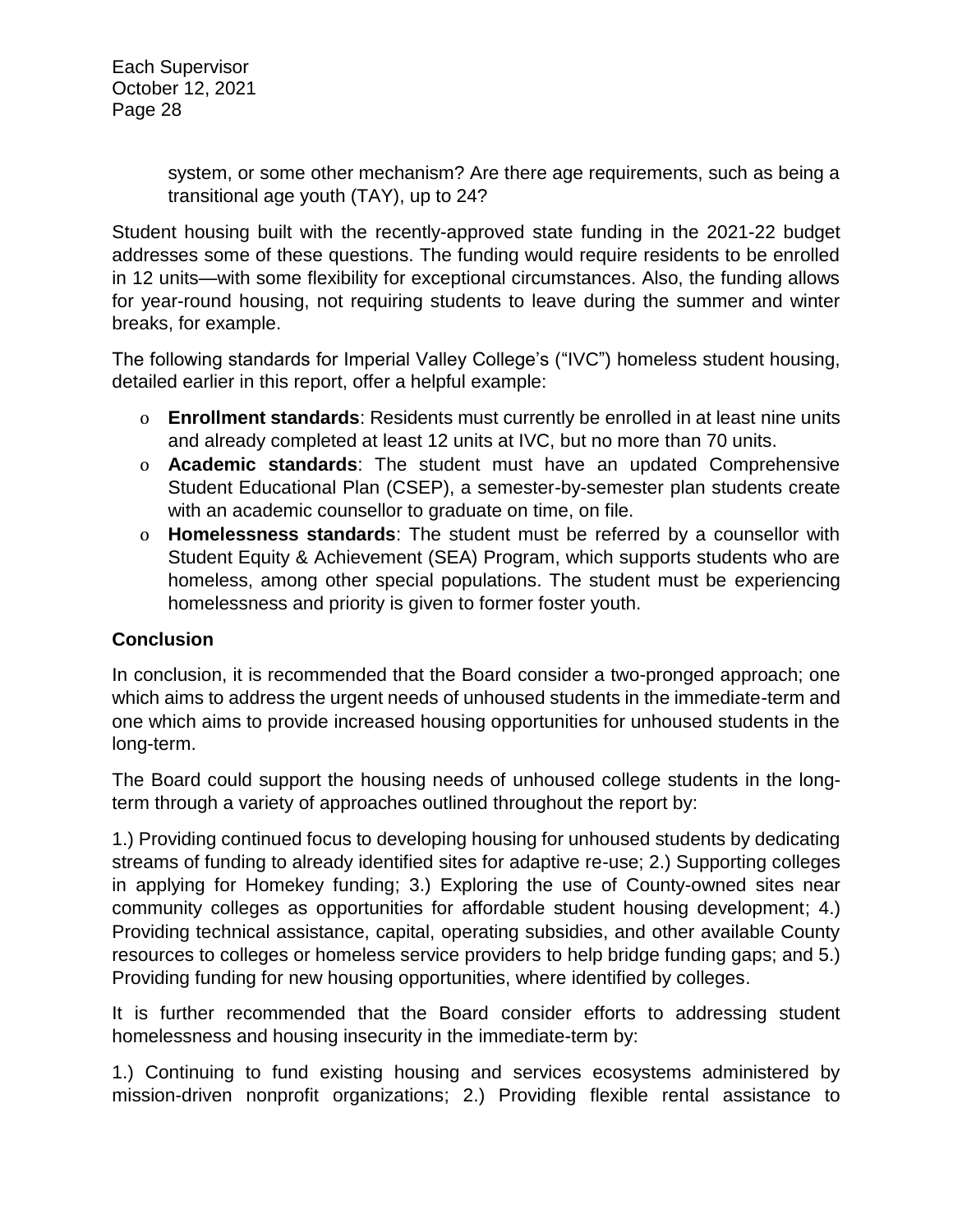students; and 3.) Supporting campus case management services to connect housing insecure students to critical resources. Given the time horizons associated with new development, these immediate-term efforts may help address the urgency of the crisis for current unhoused students.

These recommendations build on areas of housing policy, finance, and subsidy administration in which the County has critical expertise, experience, and infrastructure essential to achieve scalable solutions where the colleges, generally speaking, do not. Therefore, the fundamental considerations are to leverage the County's housing capacity, particularly in housing capital finance, rental subsidy administration, technical assistance, and service subsidy administration. Moreover, the County has experience and the ability to apply for Homekey funds. This report recommends three approaches to advance these recommendations whereby:

1.) The County creates a college housing capital fund to pilot larger scale projects in addition to projects and sites already identified for adaptive re-use by existing nonprofit organizations; 2.) The County expands an immediate-term service subsidy pool and college rental subsidy pool in collaboration with the community college system; and 3.) The County partners with colleges to apply for Homekey funds.

# *College Housing Capital Fund*

 $\overline{\phantom{a}}$ 

The County can create a college housing fund, deployed along with other strategies to reduce the cost of and increase access to capital. A \$50 million fund could provide the subsidy needed to create five to seven large-scale pilot projects, each with at least 50- 100 units.<sup>33</sup> Such funding could be paired with lower-cost tax-exempt bonds and the property tax exemption given to publicly owned buildings. Such an approach, using a structured capital model that combines high-risk local and philanthropic funding with other conventional sources, could support mixed-income developments, ensuring a diverse range of community college attendees can access student housing. College-owned or other publicly owned land would be another approach for controlling costs; nearby County-owned land represents another significant form of support the County may be able to offer. Using County funds can create flexibility in the unit mix beyond what is required by traditional affordable housing funding sources, with specifics determined by project circumstances.

A County college housing fund would complement the state's effort, as part of the 2021- 22 budget, to support community college housing by providing \$1 billion for institutions to plan for and build student housing. Over the next three years, colleges will have access to \$500 million for feasibility and planning studies and another \$500 million for housing development. Units supported by these state funds have requirements detailed earlier in

<sup>33</sup> Assumes subsidy of \$100,000 to \$120,000 per unit, which can leverage conventional debt and below market sources.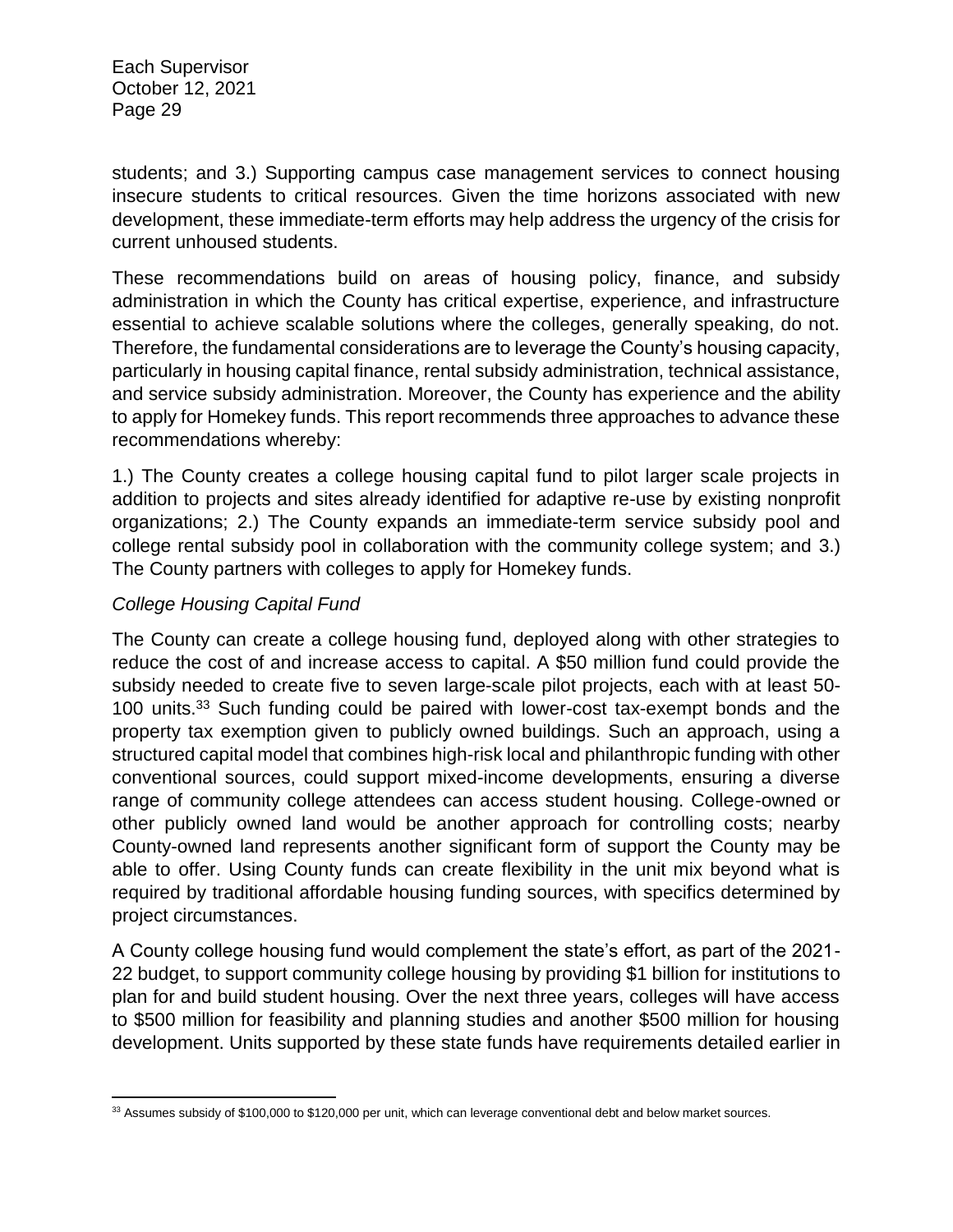this report, including that rents be capped to be affordable to students earning 50% of the AMI.

A potential County college fund could have a set-aside to also support adaptive re-use, bridge housing, and rapid-rehousing projects operated by mission driven organizations such as Shower of Hope, LA Room and Board, and Jovenes. A designated set-aside from a County college fund could provide the critical capital necessary to fund rehab work and bridge funding gaps for these projects to become operational.

# *Rental Subsidy and Service Subsidy Pool*

The County can also consider expanding its immediate-term college rental subsidy pool and service subsidy pool in collaboration with the community college system. The County can build on its experience creating and administering rental subsidies to provide the deep subsidy needed for students experiencing homelessness. Such subsidies could support students living in newly-created student housing, allowing unhoused students to access that living environment. These subsidies can deepen the affordability created through capital finance. Rental subsidies can come from a variety of sources, including community colleges' share of the \$100 million in basic needs funding approved as part of the 2021-22 state budget. In addition to a rental subsidy pool, a flexible services subsidy pool could aid in funding existing and ongoing supportive services infrastructure. Services subsidies could directly reimburse supportive services being delivered by mission-driven nonprofit organizations who are already providing wraparound services to unhoused college students. Services subsidies could also be administered directly to colleges who would be reimbursed for the employment of an on-site case manager as many colleges do not currently have one.

# *Homekey*

Applicants for Homekey funds must be local governments, so a community college interested in securing that resource for housing would need to apply along with a locality, such as a city or county. The County could offer that support to local colleges. Homekey requires construction be completed within one year of the award and occupied within another 90 days, and its scoring criteria further favors projects that require little or no rehabilitation or construction and that can be fully occupied within eight months of award. This suggests that projects involving the acquisition of recently-built units or new construction using prefabricated units, like Cerritos College and Imperial Valley College models, would perform well as Homekey developments. Indeed, Imperial Valley College's project was funded by Homekey. Projects that are advanced in planning could apply for the current round of Homekey funds, while those earlier in the development process could apply during the 2022 round. Projects for community college students experiencing homelessness would most likely be particularly competitive for youth homelessness funds; the special \$116 million set-aside as part of the 2021 NOFA. The County could